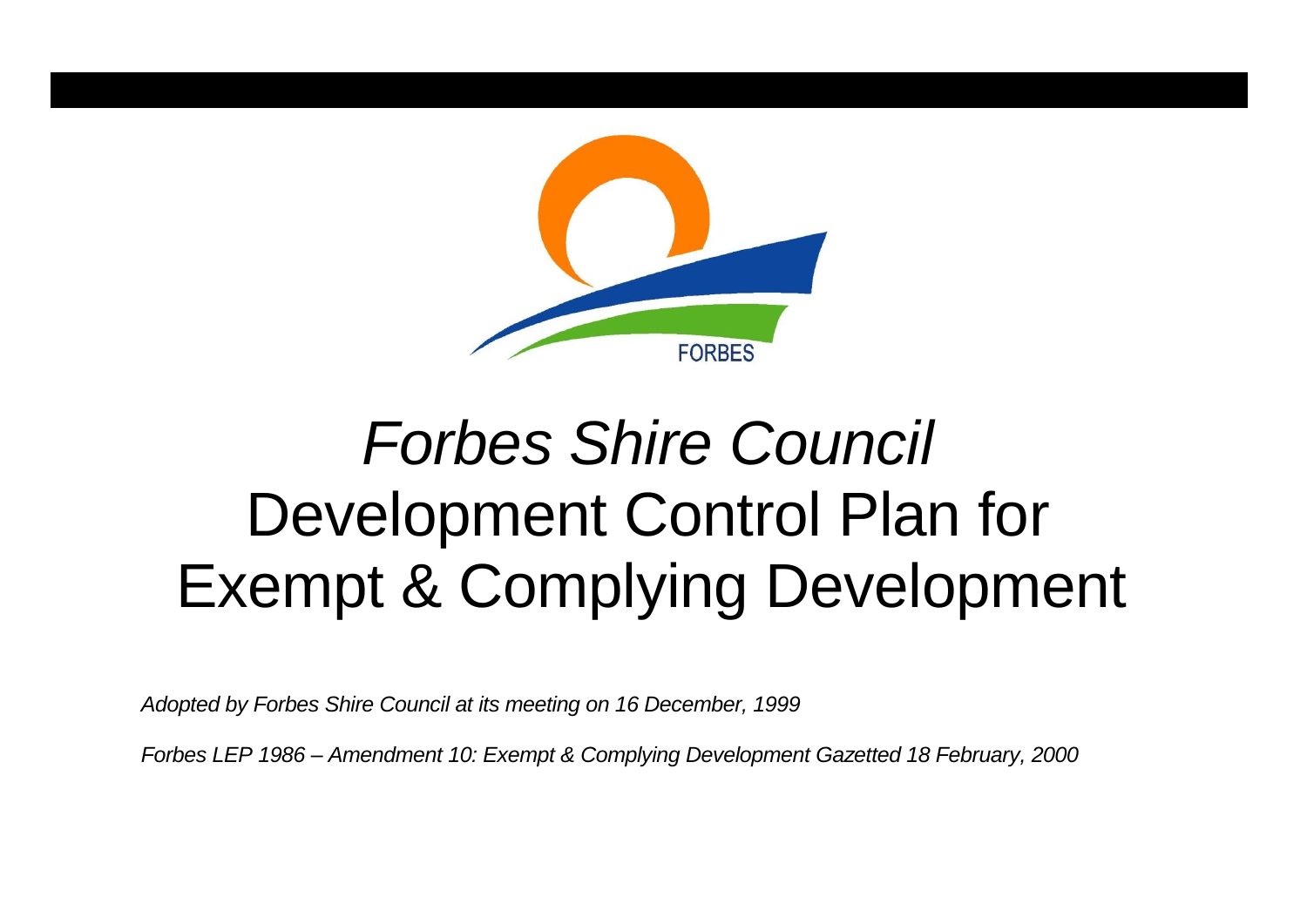# *Forbes Shire Council Development Control Plan for Exempt and Complying Development*

# 1.1 What is this Plan?

This Development Control Plan (DCP) has been prepared in accordance with Section 72 of the Environmental Planning and Assessment Act, 1979 (as amended) and the Environmental Planning and Assessment Regulation, 1980.

The DCP is called the Forbes Shire Council Development Control Plan for Exempt and Complying Development. This DCP has been adopted by Council at its meeting on in accordance with Clause 20 of the Environmental Planning and Assessment Regulation, 1994.

# 1.2 Where does this DCP apply?

The DCP applies to all land within the Forbes Shire Council Local Government Area except any land that is classified as

- Critical habitat (under the *Threatened Species Conservation Act 1995)or*
- Part of any wilderness area (under the *Wilderness Act 1987)*
- Containing an Aboriginal place under the National Parks and Wildlife Act, 1974,
- Being within any area designated as flood liable or flood prone under the Forbes LEP 1986.
- Reserved or dedicated under the Crown Land Act 1989 for the preservation of flora, fauna or geological formations or for other environmental protection purposes*.*
- Containing an item of environmental heritage subject to an order under the Heritage Act, 1977 and listed in Forbes Heritage Study 1988.
- Being within a Mines Subsidence Area

# 1.3 What does this DCP aim to do?

This DCP aims to:

(a) Satisfy the requirements of the Environmental Planning and Assessment Act, 1979 (as amended) in respect of Exempt and Complying Development as they apply to the Forbes Shire Local Government Area

- (b) Provide clear guidelines for the smooth implementation of the exempt and complying aspects of the legislation
- (c) Satisfy the intent of the amendments to the legislation by providing the procedures to reduce delays for the approval of minor development, which is considered to have minimal environmental impact.

# 1.3 What types of development does this DCP apply to?

This DCP identifies a range of development activities that are considered to have minimal environmental impact.

Development classified as "Exempt" will be able to proceed without the need to obtain development consent. Development that is classified as being "Complying" will be able to proceed more efficiently through the approval process.

Complying development must satisfy specific criteria established within this DCP. Complying development will be able to be approved by Council or Accredited Certifiers.

# 1.4 How does this Policy relate to other legislation and regulations?

This policy should be read in conjunction with the relevant provisions of the Environmental Planning and Assessment Act, 1979 and the Forbes Local Environmental Plan 1986.

### **2.0** What is Exempt Development?

Exempt development does not cause interference with the amenity of the neighbourhood because of the emission of noise ,vibration, smell, fumes, smoke, vapour , steam, soot, dust, waste water, waste products, grit, or oil or otherwise.

Exempt development is listed in Schedule 1. It may be carried out without the need for development consent and without an assessment of the likely environmental impact of the development (required under Part 5 of the Environmental Planning and Assessment Act, 1979 for other development identified in an environmental planning instrument as development without consent).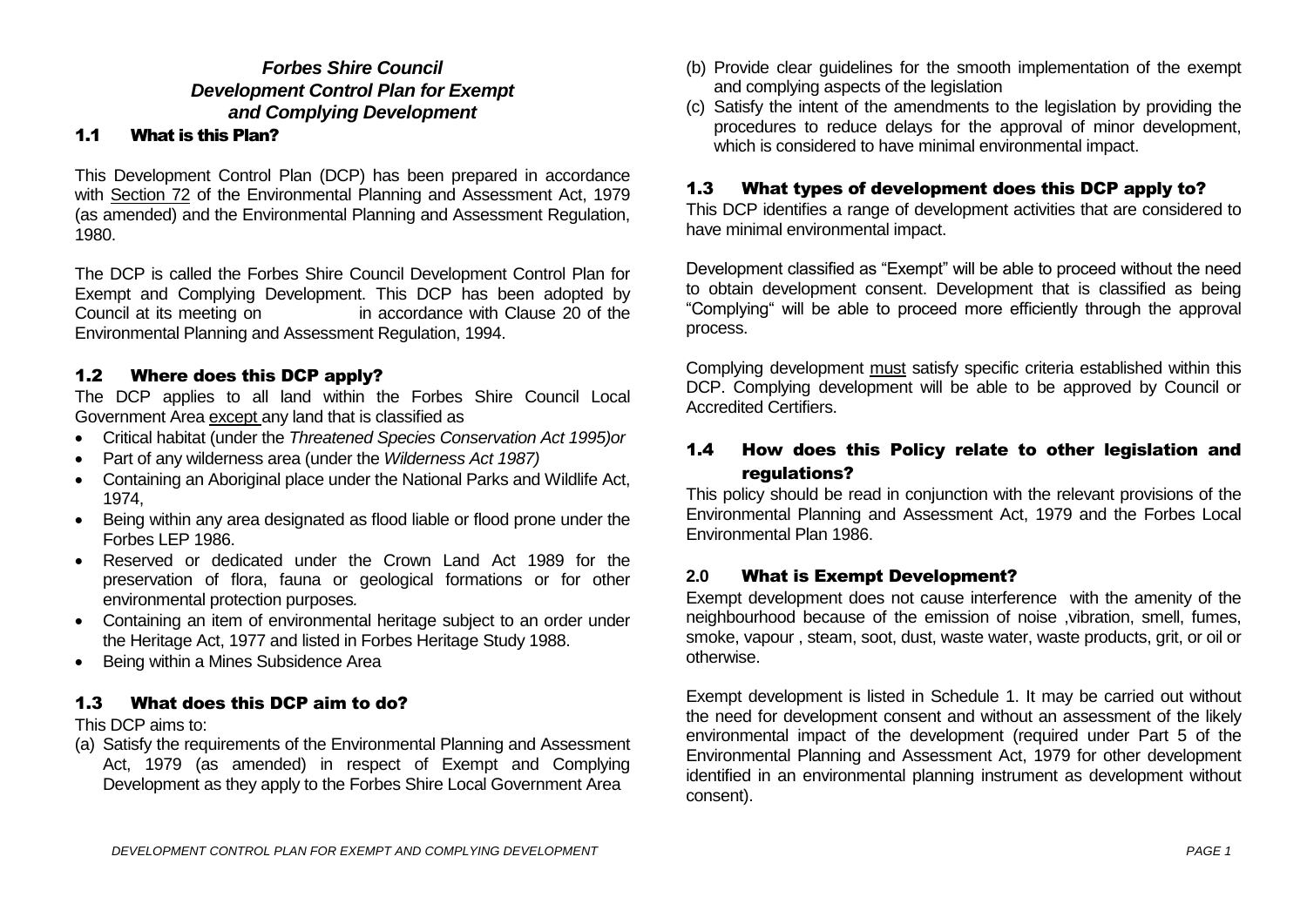Any person who is exempt from the requirement to obtain Council approval to carry out an activity, must still however comply with the performance standards prescribed for that activity in the Local Government Act 1993 and regulations including the Approvals Regulation and the Building Code of Australia.

#### 2.1 Are there any requirements for exempt development?

- 1) Structures or activities which do not require approval must be constructed of new materials, be sympathetic to the neighbourhood and carried out in a trades person like manner.
- 2) This policy does not affect a person's obligations under any relevant restrictive covenant or development control plans.

#### **3.0** What is Complying Development?

Schedule 2 lists the types of development that has been classified as "complying development". They are developments, which are considered to have only minor environmental significance.

Either Council or an accredited certifier can approve applications for complying development. It is anticipated that such applications will be approved within seven (7) days of being submitted to the approval authority.

# **3.2** Are there any requirements for complying development?

Development can only be classified as complying development if it satisfies all of the relevant criteria listed in Schedule 2. If any aspect cannot be met, the application must be submitted to Council for approval (i.e. not an accredited certifier). The application will then be classified as "local development" and dealt with on its individual merit.

Complying development may only be carried out if a complying development certificate is obtained.

Note: The certificate may be obtained in seven (7) days from either the Council or an accredited certifier.

### 3.1 What does it mean to be complying development?

Applications which are complying development will not be advertised and adjoining owners will not be notified until two (2) days before the construction commences.

Council or an accredited certifier cannot refuse to issue a complying development certificate if the proposed development complies with the requirements of Schedule 2.

There is no right of appeal against a determination or a failure or a refusal to determine a complying development certificate by Council or and accredited certifier.

#### 4.0 Dictionary

For the purpose of this DCP, the following terms and or abbreviations have been adopted:

*Accredited Certifier* means a person who is accredited by an accreditation body in accordance with the requirements of the Environmental Planning and Assessment Act, 1979 (as amended). An accredited certifier is able to approve applications for complying development.

*BCA* Building Code of Australia

*SAA* Standards Association of Australia

### 5.0 Need help?

The staff in the Environmental Services section of Council are most willing to provide any assistance needed in respect of this plan, either at the counter or by telephone. Please do not hesitate to call in to the office or call (02) 6850 1344, 8.30 am – 5.00 pm.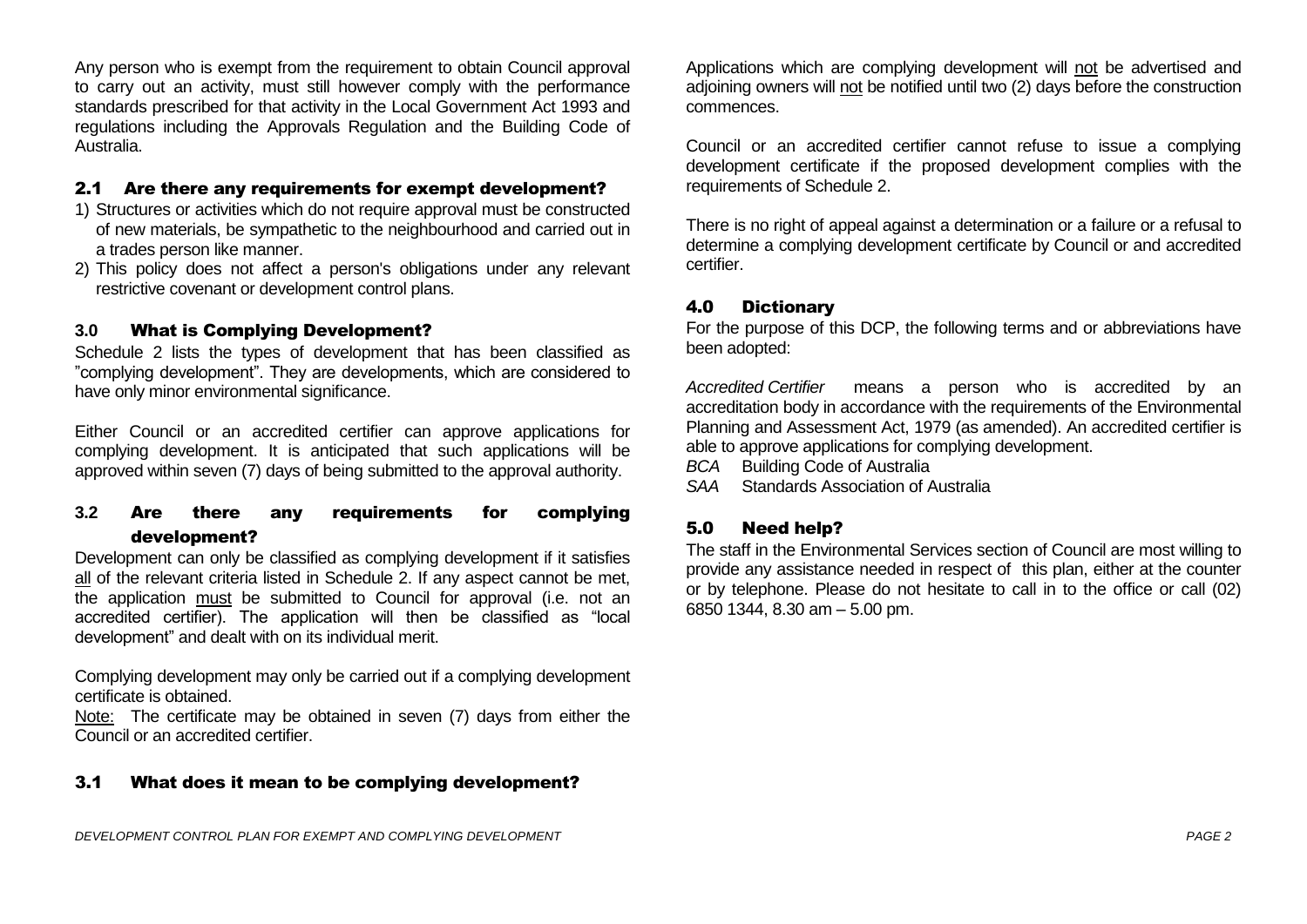# **Schedule 1**

# **EXEMPT DEVELOPMENT**

#### **GENERAL PROVISIONS**

A person is allowed to carry out an activity specified in the following table without requiring prior approval of Council. This policy does not prevent such a person applying for approval to carry out an exempted activity specified in this Table.

It is a condition of exemption that the person carrying out an activity specified in the Part must comply with the relevant exemption circumstances/requirements listed below and the performance standards and the deemed to satisfy provisions of the Building Code of Australia ("BCA"). Exempt development must not contravene any condition of development consent applying to the land.

Structures or activities which do not require approval must be constructed of new materials unless otherwise specified in this following exemption provisions. The following exemption provisions do not apply to buildings or structures proposed to be erected over an existing sewer main or within 1 metre from any easement.

The DCP applies to all land within the Forbes Shire Council Local Government Area except any land that is classified as

- Critical habitat (under the Threatened Species Conservation Act 1995)or
- Part of any wilderness area (under the Wilderness Act 1987)
- Containing an Aboriginal place under the National Parks and Wildlife Act, 1974,
- Being within any area designated as flood liable or flood prone under the Forbes LEP 1986.
- Reserved or dedicated under the Crown Land Act 1989 for the preservation of flora, fauna or geological formations or for other environmental protection purposes.
- Containing an item of environmental heritage subject to an order under the Heritage Act, 1977 and listed in Forbes Heritage Study 1988.
- Being within a Mines Subsidence Area

Refer to Council's Policy for sideline setbacks and fixed building line setbacks for boundary setback requirements.

Note: The carrying out of exempt development should be differentiated from the carrying out of development which does not require consent eg: agriculture in a rural zone. Development which does not require consent may still require assessment under Part V of the Environmental Planning and Assessment Act, 1979.

| <b>Type of Activity</b> | Where no exemption      | <b>Circumstances where exempt</b>                                          | <b>Advisory Note</b> |
|-------------------------|-------------------------|----------------------------------------------------------------------------|----------------------|
|                         | applies                 |                                                                            |                      |
| Access ramps for the    | Within front or side    | Maximum height of 1 metre above ground level                               |                      |
| disabled                | boundary setbacks       | Maximum grade 1:14 and otherwise complies with AS 1428.1                   |                      |
|                         | other than for dwelling | Structurally adequate construction<br>Ш.                                   |                      |
|                         | (house or units) with   | No impact on existing approved landscaping or carparking<br>IV.            |                      |
|                         | direct ground floor     | provision                                                                  |                      |
|                         | access. Located in      | Located at rear of building and / or complies with side and frontage<br>v. |                      |
|                         | HHFW as identified in   | setback requirements                                                       |                      |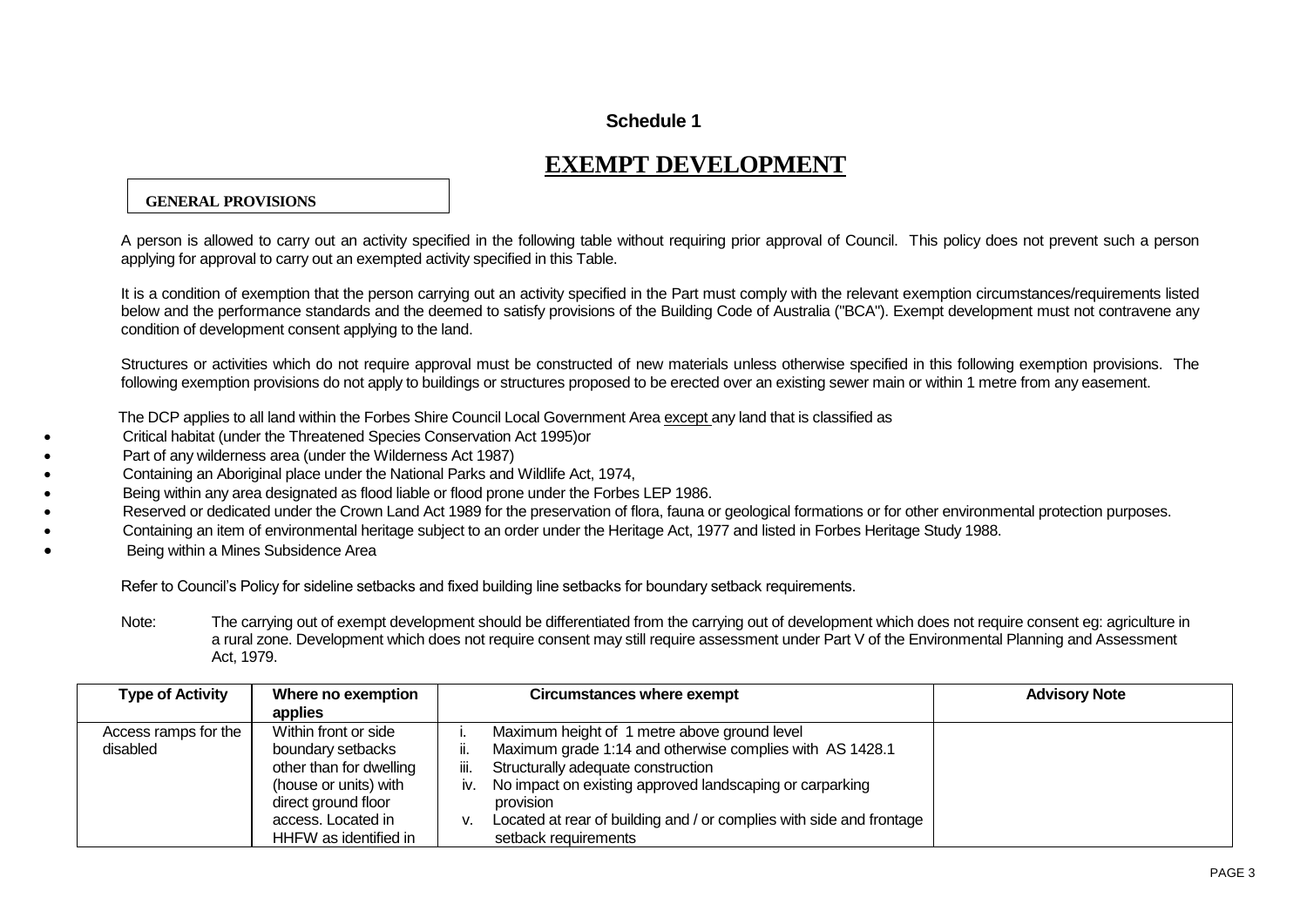| <b>Type of Activity</b>                                                                                                     | Where no exemption<br>applies     | <b>Circumstances where exempt</b>                                                                                                                                                                                                                                                                                                                                                                                                               | <b>Advisory Note</b>                                                                |
|-----------------------------------------------------------------------------------------------------------------------------|-----------------------------------|-------------------------------------------------------------------------------------------------------------------------------------------------------------------------------------------------------------------------------------------------------------------------------------------------------------------------------------------------------------------------------------------------------------------------------------------------|-------------------------------------------------------------------------------------|
|                                                                                                                             | Flood Inundation &<br>Hazard Map. |                                                                                                                                                                                                                                                                                                                                                                                                                                                 |                                                                                     |
| Aerials/Antenna/<br>Microwave Antennae<br>(not including satellite<br>dishes dealt with as<br>separate provisions<br>below) |                                   | Domestic television roof or wall mounted not exceeding 3.6 metres<br>i.<br>above roof ridge height.<br>Must be structurally adequate.<br>ii.<br>iii.<br>Installation by suitably qualified persons.<br>Not to encroach over property boundaries.<br>iv.<br>Only one per dwelling.<br>٧.                                                                                                                                                         |                                                                                     |
| Air conditioning units<br>for dwellings<br>(attached to external<br>wall, ground or roof<br>mounted)                        | Non-residential<br>premises       | Located a minimum of 1 metre off any property boundary.<br>i.<br>Noise level not to exceed 5dbA above ambient background noise<br>li.<br>level measured at the property boundary/wall of the dwelling on<br>adjoining properties.<br>Not on the front façade of the dwelling.<br>iii.<br>The building work must not reduce the structural integrity of the<br>iv.<br>building.<br>Any opening created is to be adequately weatherproofed.<br>v. | Refer to Noise Control Act.                                                         |
| Automatic teller<br>machines (ATM)                                                                                          |                                   | Wholly enclosed within an arcade or shopping mall. If facing a<br>i.<br>public footpath or street, the ATM shall provide capacity for<br>queuing and not hinder free movement of pedestrians.<br>It shall be:<br>ii.<br>- attached to the wall of a building;<br>- appropriately lit;<br>- include a bin with adequate capacity to discourage littering.                                                                                        | The area surrounding an ATM should be<br>kept clear of litter derived from its use. |
| Awnings and<br>canopies                                                                                                     |                                   | Maximum area 10m <sup>2</sup> .<br>ii.<br>Located wholly within the property boundaries and complies with<br>the minimum side and front boundary setback as per Council's<br>Policy.<br>Not structural alterations.<br>iii.                                                                                                                                                                                                                     |                                                                                     |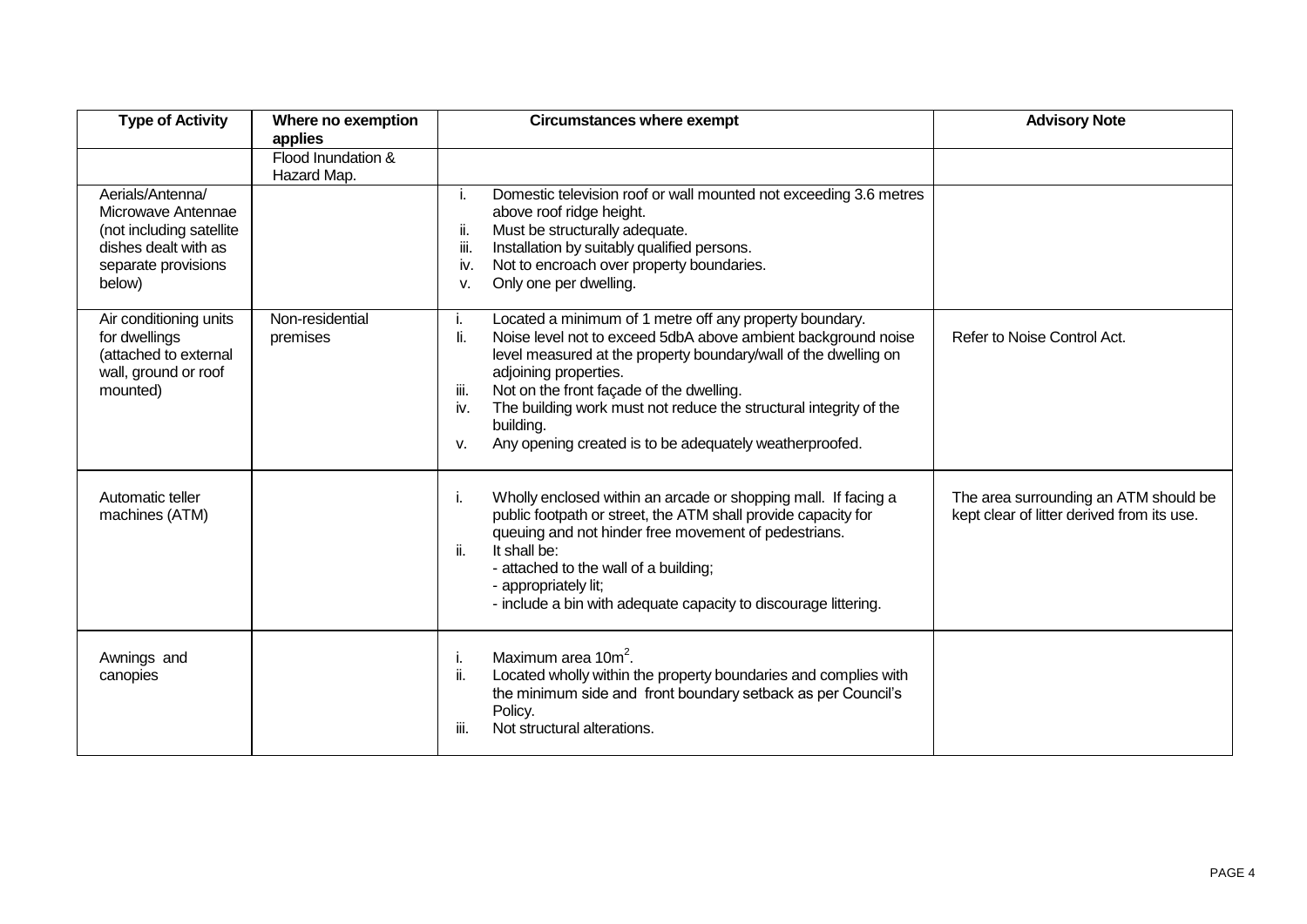| <b>Type of Activity</b>             | Where no exemption<br>applies                                           | <b>Circumstances where exempt</b>                                                                                                                                                                                                                                                                                                                                                                                                                                                                                                                                                                                                                                                                                                                                                                                                                                                                                                                                                                                                                                                                                                                                                                                   | <b>Advisory Note</b> |
|-------------------------------------|-------------------------------------------------------------------------|---------------------------------------------------------------------------------------------------------------------------------------------------------------------------------------------------------------------------------------------------------------------------------------------------------------------------------------------------------------------------------------------------------------------------------------------------------------------------------------------------------------------------------------------------------------------------------------------------------------------------------------------------------------------------------------------------------------------------------------------------------------------------------------------------------------------------------------------------------------------------------------------------------------------------------------------------------------------------------------------------------------------------------------------------------------------------------------------------------------------------------------------------------------------------------------------------------------------|----------------------|
| <b>Barbecues</b>                    |                                                                         | Where the structure is located in rear/side yard behind FBL.<br>i.<br>li.<br>Maximum area involved 10m <sup>2</sup> .                                                                                                                                                                                                                                                                                                                                                                                                                                                                                                                                                                                                                                                                                                                                                                                                                                                                                                                                                                                                                                                                                               |                      |
| <b>Bird Aviaries</b>                |                                                                         | Where the structure is located in rear/side yard behind FBL.<br>j.<br>Maximum area involved $10m^2$ – height 2.4 metres.<br>li.<br>The building is not to adversely effect any neighbours property or<br>lii.<br>the enjoyment of such.                                                                                                                                                                                                                                                                                                                                                                                                                                                                                                                                                                                                                                                                                                                                                                                                                                                                                                                                                                             |                      |
| <b>Business Sign</b>                |                                                                         | No more than 1 sign.<br>i.<br>Area not greater than 1m <sup>2</sup><br>li.<br>iii.<br>Located wholly within the boundaries<br>Contains only:<br>iv.<br>a) a reference to the identification or description of the place or<br>premises;<br>b) a reference to the identification or description of any person<br>residing or carrying on an occupation at the place or premises;<br>c) particulars of any occupation carried on at the place or<br>premises;<br>such directions or cautions as are usual or necessary relating to<br>the place or premises or any occupation carried on there;<br>d) particulars or notifications required or permitted to be displayed<br>by or under any State or Commonwealth Act;<br>e) particulars relating to the goods, commodities or services dealt<br>with or provided at the place or premises;<br>f) a notice that the place or premises is or are for sale or letting<br>together with particulars of the sale or letting;<br>g) particulars of any activities held or to be held at the place or<br>premises; or<br>h) a reference to an affiliation with a trade, professional or other<br>association relevant to the business conducted at the place or<br>premises |                      |
| Cabanas/Gazebos<br>and Green Houses | Located in HHFW as<br>identified in Flood<br>Inundation & Hazard<br>Map | Where the structure is located behind the building line and<br>i.<br>complies with the minimum side and front boundary setback<br>requirements<br>Maximum area involved $15m^2$ – height 2.4 metres.<br>ii.                                                                                                                                                                                                                                                                                                                                                                                                                                                                                                                                                                                                                                                                                                                                                                                                                                                                                                                                                                                                         |                      |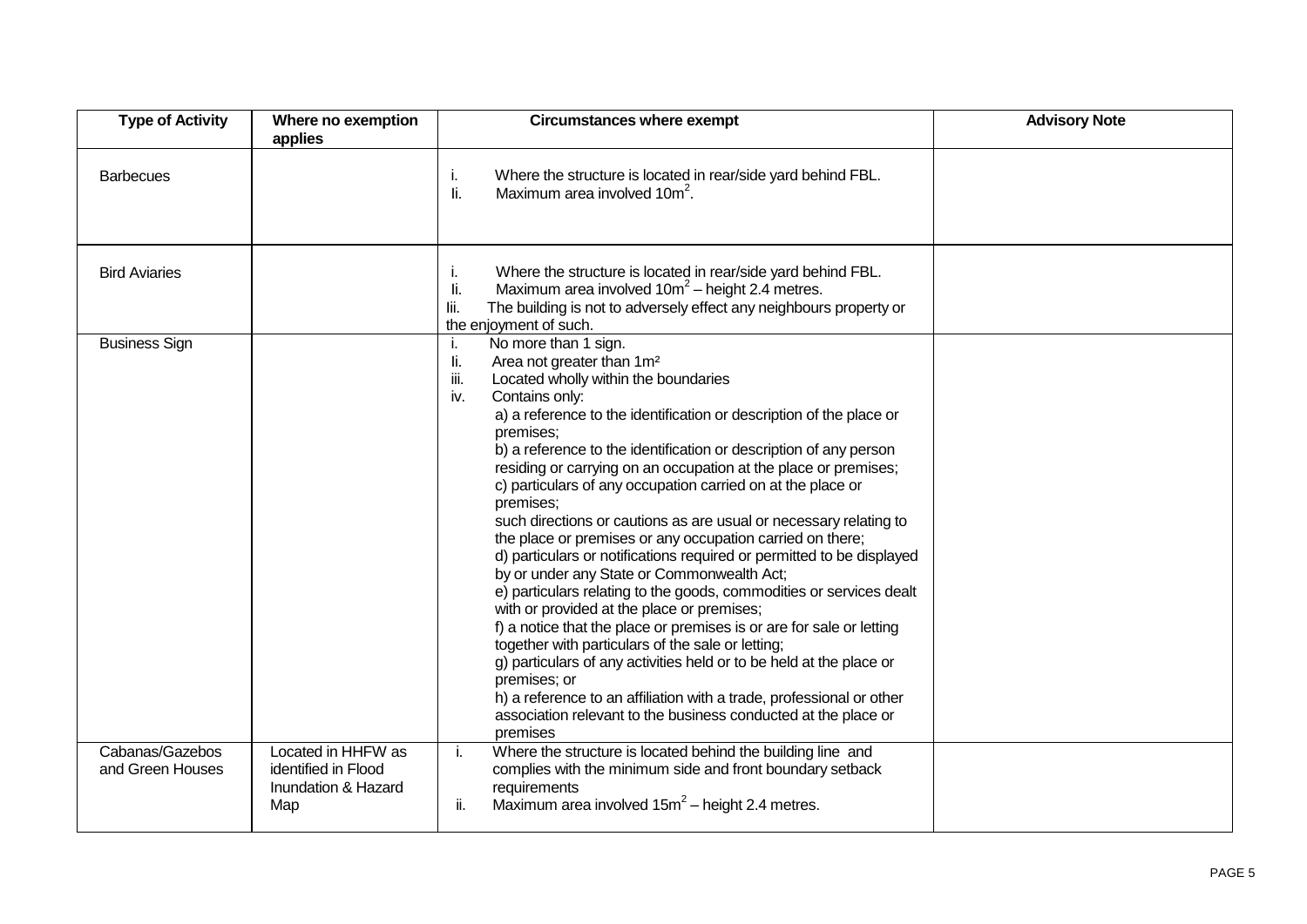| <b>Type of Activity</b>                     | Where no exemption<br>applies                                      | <b>Circumstances where exempt</b>                                                                                                                                                                                                                                                                                                                                                                                                                                                                                                                                                                                          | <b>Advisory Note</b>                                                                            |
|---------------------------------------------|--------------------------------------------------------------------|----------------------------------------------------------------------------------------------------------------------------------------------------------------------------------------------------------------------------------------------------------------------------------------------------------------------------------------------------------------------------------------------------------------------------------------------------------------------------------------------------------------------------------------------------------------------------------------------------------------------------|-------------------------------------------------------------------------------------------------|
| Charity bins and<br>recycling bins          | Residential areas                                                  | No more than 3 bins in any one location.<br>Area must be kept clear and tidy at all times.<br>ii.<br>No impact on existing approved landscaping or carparking<br>lii.<br>provisions.<br>Registered charity or organisation only.<br>Adequate public liability insurance.                                                                                                                                                                                                                                                                                                                                                   |                                                                                                 |
| Clothes Hoists and<br>Lines                 |                                                                    | Installed to manufacturer's specifications.<br>Complies with the minimum side and front boundary setback<br>li.<br>requirements.<br>Located at rear or side of dwelling.<br>lii.                                                                                                                                                                                                                                                                                                                                                                                                                                           |                                                                                                 |
| Cubby Houses and<br>Playground<br>equipment |                                                                    | Where the structure complies with the minimum side and front<br>Τ.<br>boundary setback requirements<br>Maximum area of 10m <sup>2</sup> .<br>II.<br>Maximum height of 2.4 metres.<br>III.<br>The cubby house/playground equipment is not constructed over<br>iv.<br>an easement or within 1 metre of Council's sewer main, drainage<br>pipes or interallotment drainage:<br>The building is not erected within 900 mm of any boundary of the<br>v.<br>property; and<br>The building is not erected between the road aligment and the<br>vi.<br>alignment of any wall of the main building on the land facing that<br>road. | Not be located where there may be<br>conflicts such as near swimming pools,<br>power lines etc. |
| <b>Decks</b>                                | Located in HHFW as<br>identified in Flood<br>Inundation Hazard Map | Maximum area 10m <sup>2</sup> .<br>j.<br>ii.<br>Maximum width 1.5 metres.<br>Finished surface level not greater than 1 metre above existing<br>iii.<br>ground level.<br>Minimum 900mm side boundary setback.<br>iv.<br>Termite resistant material used.<br>V.                                                                                                                                                                                                                                                                                                                                                              | Roofing of deck requires approval.                                                              |
| Dog Kennels                                 | <b>Commercial Kennels</b>                                          | Where the structure is located behind the building line.<br>Ъ.<br>Maximum area involved $10m^2$ – height 1.8 metres.<br>ii.                                                                                                                                                                                                                                                                                                                                                                                                                                                                                                |                                                                                                 |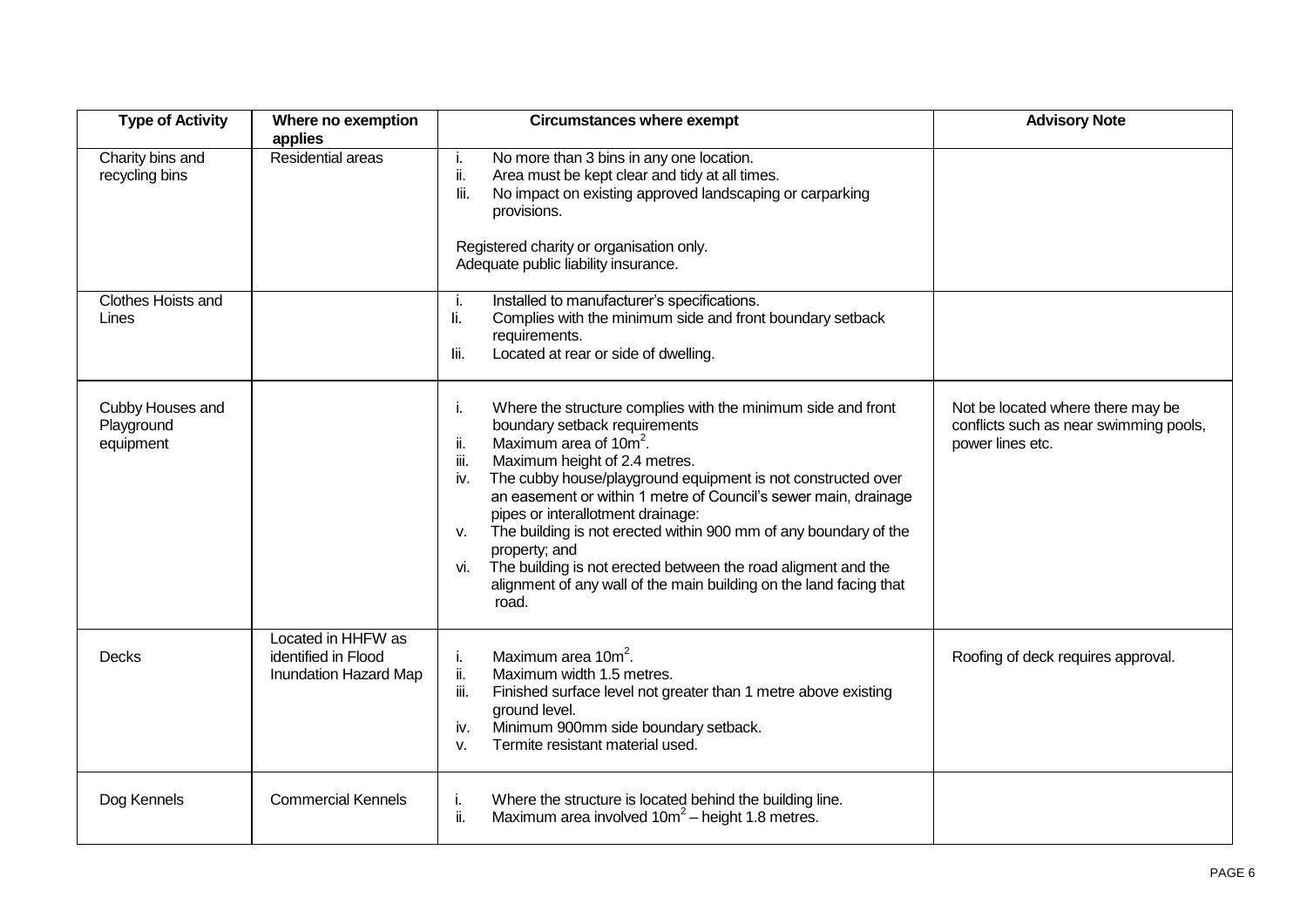| <b>Type of Activity</b>                     | Where no exemption | <b>Circumstances where exempt</b>                                                                                                                                                                                                                                                                                                                                                                                                                                                                                                                                          | <b>Advisory Note</b>                                                                                                                                                                                                                                                                                                                                                                                                                                                                                                                   |
|---------------------------------------------|--------------------|----------------------------------------------------------------------------------------------------------------------------------------------------------------------------------------------------------------------------------------------------------------------------------------------------------------------------------------------------------------------------------------------------------------------------------------------------------------------------------------------------------------------------------------------------------------------------|----------------------------------------------------------------------------------------------------------------------------------------------------------------------------------------------------------------------------------------------------------------------------------------------------------------------------------------------------------------------------------------------------------------------------------------------------------------------------------------------------------------------------------------|
| Fences, Screen Walls<br>and Courtyard Walls | applies            | Does not create a danger to the public.<br>Side and rear boundary fences erected behind the alignment of any wall<br>of the main building on the land facing a road<br>Provided that the side or rear boundary fence:<br>Is constructed of pipe, steel, timber, colorbond or the like;<br>Does not exceed 1.8 metres in height above the surface of the<br>ground upon which it is to be erected; and<br>Is not erected between the road alignment and the alignment of any<br>$\bullet$<br>wall of the main building on the land facing that road.<br><b>Front fences</b> | Fences referred to in this section do not<br>include fences covered by the Swimming<br>Pools Act 1992.<br>Fences erected on flood prone land are<br>subject to the requirements of Council's<br>Draft Floodplain Development Policy.<br>These requirements do not set aside the<br>provisions of the Dividing Fences Act.<br>You are advised to talk to your neighbour<br>at an early stage and consult the Dividing<br>Fences Act if required.<br>All fences are to be constructed so that<br>they do not prevent the natural flow of |
|                                             |                    | Provided that the fence:<br>Is constructed of textured timber, wrought iron, brick (solid) or steel<br>mesh;<br>Does not exceed 1.2 metres in height.<br>Side boundary fences erected between the front boundary and any wall<br>of the main building                                                                                                                                                                                                                                                                                                                      | stormwater drainage.<br>Council requires the use of satisfactory<br>materials.<br>Decorative panels may be used, but the<br>design, location and fixing of such is<br>subject to approval by Council.<br>These requirements do not relate to the                                                                                                                                                                                                                                                                                       |
|                                             |                    | Provided that the side boundary fence:<br>Is constructed of pipe, steel, timber, colorbond or the like;<br>Does not exceed 1.2 metres in height                                                                                                                                                                                                                                                                                                                                                                                                                            | Swimming Pool Act 1992.<br>Council's fencing code can be obtained<br>on request from the Environmental<br>Services Department.                                                                                                                                                                                                                                                                                                                                                                                                         |
| <b>Flag Poles</b>                           |                    | Maximum height 6 metres above ground level.<br>ii.<br>Must be structurally adequate.                                                                                                                                                                                                                                                                                                                                                                                                                                                                                       | If flagpoles are to project over a public<br>road they must comply with Clause 109<br>of the Approvals regulation.                                                                                                                                                                                                                                                                                                                                                                                                                     |
| <b>Fowl Houses</b>                          | Industrial and     | Maximum area of 15m <sup>2</sup> .                                                                                                                                                                                                                                                                                                                                                                                                                                                                                                                                         | Consideration should be given to the                                                                                                                                                                                                                                                                                                                                                                                                                                                                                                   |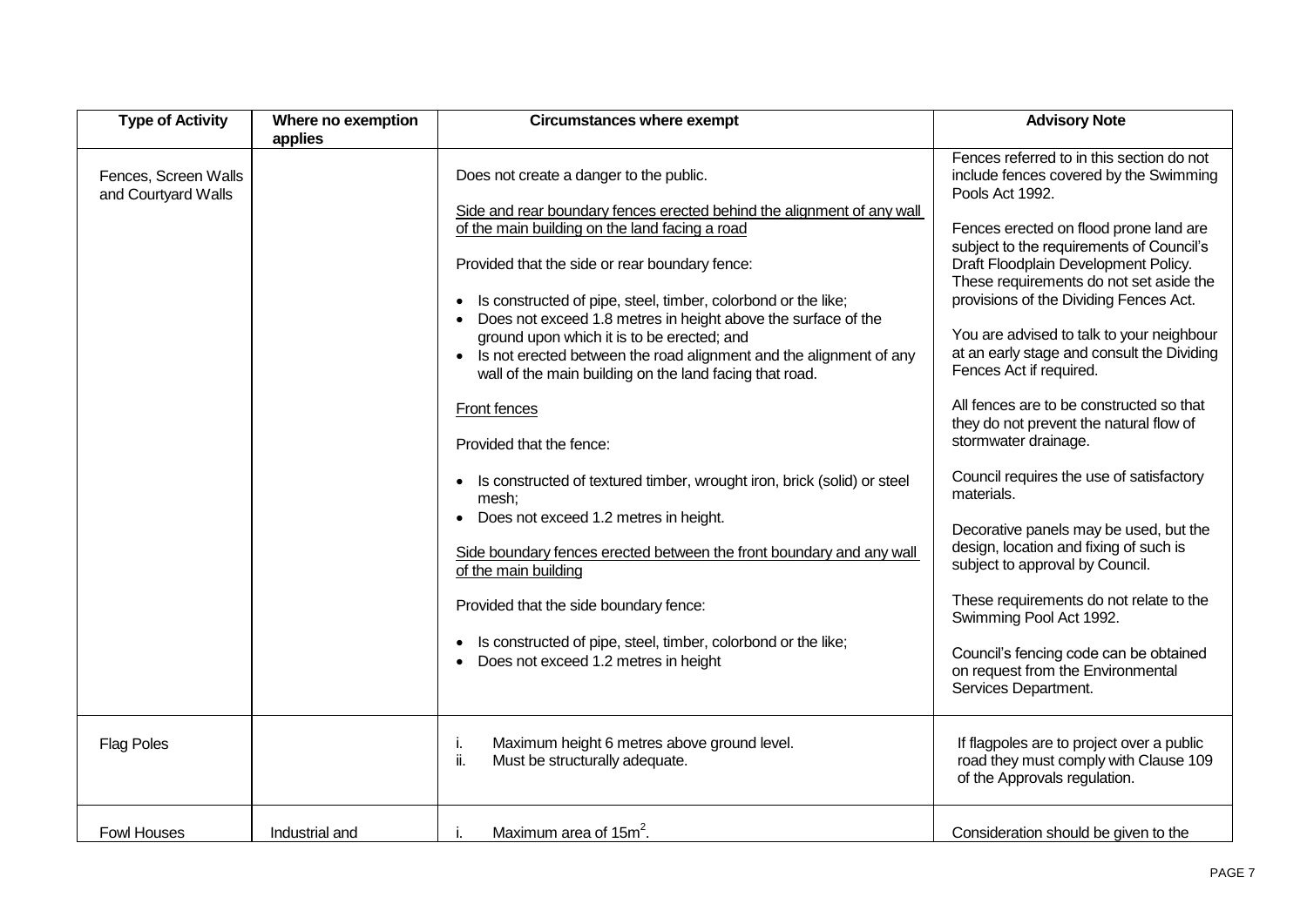| <b>Type of Activity</b> | Where no exemption                                            | <b>Circumstances where exempt</b>                                                                                                                                                                                                                                                                                                                                                                                                                                                                                                                                                                                                                                                                                                                                                                                                                                                                              | <b>Advisory Note</b>                                                                                                  |
|-------------------------|---------------------------------------------------------------|----------------------------------------------------------------------------------------------------------------------------------------------------------------------------------------------------------------------------------------------------------------------------------------------------------------------------------------------------------------------------------------------------------------------------------------------------------------------------------------------------------------------------------------------------------------------------------------------------------------------------------------------------------------------------------------------------------------------------------------------------------------------------------------------------------------------------------------------------------------------------------------------------------------|-----------------------------------------------------------------------------------------------------------------------|
|                         | applies                                                       |                                                                                                                                                                                                                                                                                                                                                                                                                                                                                                                                                                                                                                                                                                                                                                                                                                                                                                                |                                                                                                                       |
|                         | commercial                                                    | Not more than 1 per property.<br>ii.<br>iii.<br>Maximum height of 2 metres.<br>Minimum setback of 4.5 metres from side boundary and not in<br>iv.<br>front of the building line of any dwelling.<br>Materials used must blend with the environment.<br>v.<br>Adequate drainage to be provided.<br>vi.<br>Design of structure to enable disposal of manure and wastewater<br>vii.<br>to be carried in a manner that does not harm or pollute the local or<br>downstream environment.<br>Design of structure to mitigate the effects of any noxious smell on<br>viii.<br>the locality.<br>Complies with Schedule 5 Division 2 of the Local Government<br>ix.<br>(Orders) Regulation 1993 (Standards for Keeping of Birds or<br>Animals - Keeping of Poultry).<br>The floors of poultry houses must be paved with concrete or<br>Х.<br>mineral asphalt underneath the roosts or perches.                          | potential impact on adjoining properties.<br>When constructed, the pens shall be<br>regularly cleaned and maintained. |
| <b>Fuel Tanks</b>       | Non-rural zones<br>Properties less than 2<br>hectares in area | Maximum size of 5,000 litres.<br>i.<br>Bunded with capacity to contain at least 110% of the capacity of<br>ii.<br>the fuel tank.<br>iii.<br>Constructed of prefabricated metal freestanding and not relying on<br>other structures for support.<br>Constructed in accordance with manufacturer's specification.<br>iv.<br>Operated and maintained in accordance with AS1940 (SAA<br>v.<br>Flammable and Combustible Liquid Code).<br>Not erected within 20 metres of a street boundary or within 4<br>vi.<br>metres of a side or rear boundary.<br>Wholly within the boundaries of the property and not to encroach<br>vii.<br>on any registered easements.<br>Clearance from power lines in accordance with the requirements<br>viii.<br>of Energy Australia.<br>Conforms with the Dangerous Goods Act 1975 in particular,<br>ix.<br>Dangerous Goods Stamping.<br>Ancillary to the main use of the land<br>х. |                                                                                                                       |
| <b>Garden Sheds</b>     |                                                               | Rear yard only.<br>Ĺ.<br>Complies with the minimum side and front boundary setback<br>ii.<br>requirements including secondary building line on corner                                                                                                                                                                                                                                                                                                                                                                                                                                                                                                                                                                                                                                                                                                                                                          |                                                                                                                       |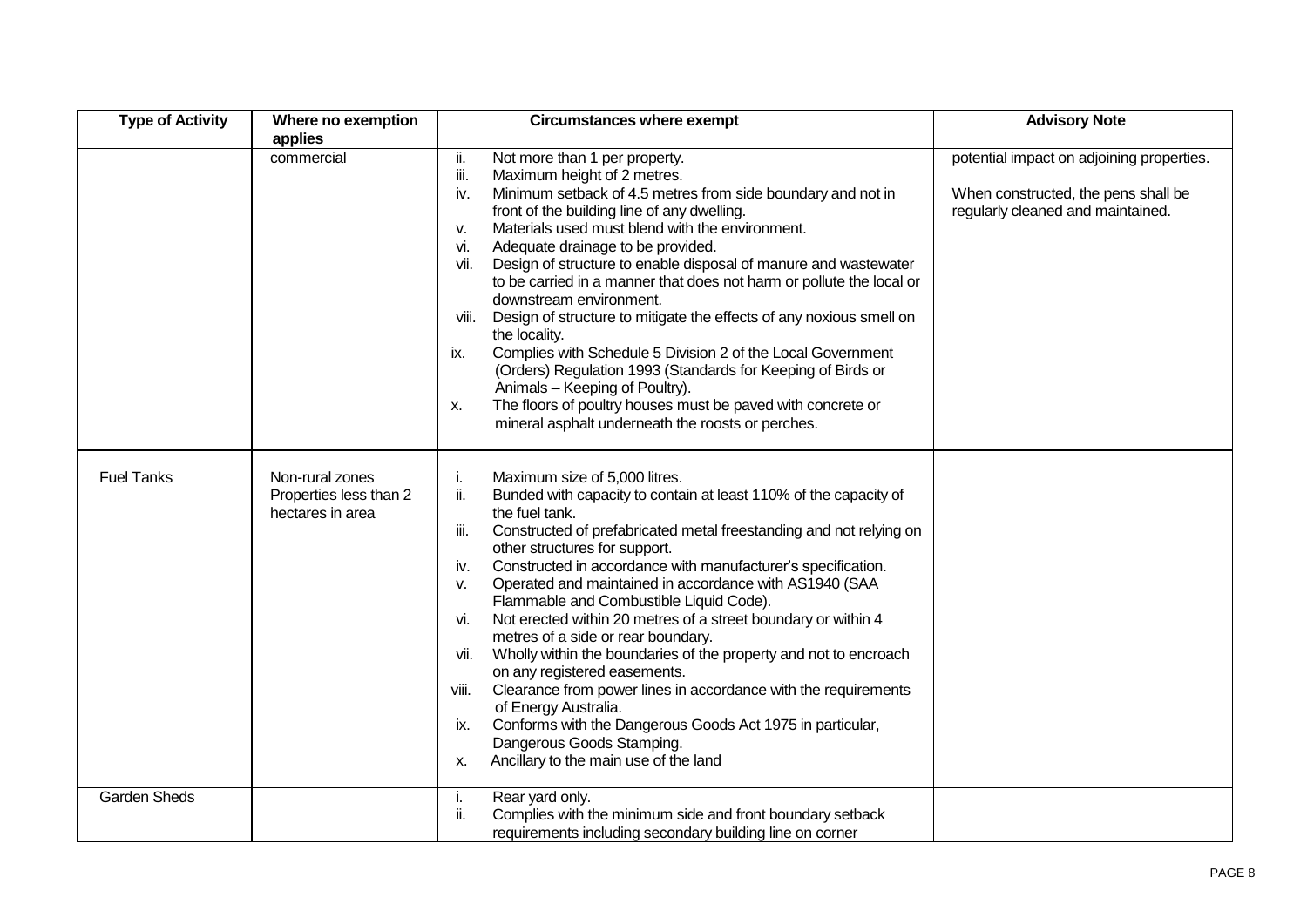| <b>Type of Activity</b>                                          | Where no exemption<br>applies                   | <b>Circumstances where exempt</b>                                                                                                                                                                                                                                                                                                                                                                                                                                                                                                                                                                                                                                                                                                                                                                                                                                                                                                                                                                                              | <b>Advisory Note</b>                                                                                                                                                     |
|------------------------------------------------------------------|-------------------------------------------------|--------------------------------------------------------------------------------------------------------------------------------------------------------------------------------------------------------------------------------------------------------------------------------------------------------------------------------------------------------------------------------------------------------------------------------------------------------------------------------------------------------------------------------------------------------------------------------------------------------------------------------------------------------------------------------------------------------------------------------------------------------------------------------------------------------------------------------------------------------------------------------------------------------------------------------------------------------------------------------------------------------------------------------|--------------------------------------------------------------------------------------------------------------------------------------------------------------------------|
|                                                                  |                                                 | Maximum floor area 10m <sup>2</sup> .<br>iii.<br>Maximum height of 2.1 metres.<br>iv.<br>Minimum 900mm from side boundary.<br>v.<br>Free standing prefabricated metal "kit" type shed.<br>vi.<br>No more than 1 other shed on the allotment.<br>vii.                                                                                                                                                                                                                                                                                                                                                                                                                                                                                                                                                                                                                                                                                                                                                                           |                                                                                                                                                                          |
| <b>Hail Protection</b><br>Covers                                 | Zones other than $1(a)$ –<br>Rural              | In 1(a) zone where ancillary to agricultural use and consisting of<br>i.<br>light construction, eg poles, wire and mesh.                                                                                                                                                                                                                                                                                                                                                                                                                                                                                                                                                                                                                                                                                                                                                                                                                                                                                                       | Requires approval in all other zones and<br>in 1(a) zone where more substantial<br>construction is proposed.                                                             |
| Home Occupation                                                  | Skin penetration<br>industries.                 | Carried on in a dwelling-house or in a dwelling in a residential flat building<br>by the permanent residents of the dwelling-house or dwelling which does<br>not involve:<br>(a) the registration of the building under the Factories, Shops and<br>Industries Act 1962;<br>(b)the employment of persons other than those residents;<br>(c)interference with the amenity of the neighbourhood by reason of the<br>emission of noise, vibration, smell, fumes, smoke, vapour, steam, soot,<br>ash, dust, waste water, waste products or grit, oil or<br>otherwise:<br>(d) the display of goods, whether in a window or otherwise;<br>(e) the exhibition of any notice, advertisement or sign (other than a notice,<br>advertisement or sign exhibited on that dwelling-house or dwelling to<br>indicate the name and occupation of the resident); or<br>(f) the sale of items (whether goods or materials) or the exposure or<br>offer for sale of items, by retail;<br>(g) Provision of car parking to Council's satisfaction. |                                                                                                                                                                          |
| Machinery/Hay Sheds                                              | Non rural zones, and<br>1(c) Rural-Residential, | Minimum 10 metres from side boundaries of adjoining properties.<br>ı.<br>Maximum size area 300m <sup>2</sup> when enclosed.<br>ii.<br>Maximum height 7.5 metres.<br>iii.                                                                                                                                                                                                                                                                                                                                                                                                                                                                                                                                                                                                                                                                                                                                                                                                                                                       |                                                                                                                                                                          |
| Minor Internal<br>Alterations to<br>domestic single<br>dwellings |                                                 | Non-structural work only such as:<br>i.<br>- Replacement of doors, walls, ceiling or floor linings; or<br>deteriorated frame members with equivalent of improved quality<br>materials.                                                                                                                                                                                                                                                                                                                                                                                                                                                                                                                                                                                                                                                                                                                                                                                                                                         | The alteration should not effect the<br>structural strength and stability of the<br>building. For example, internal walls that<br>resist loads such as wind forces often |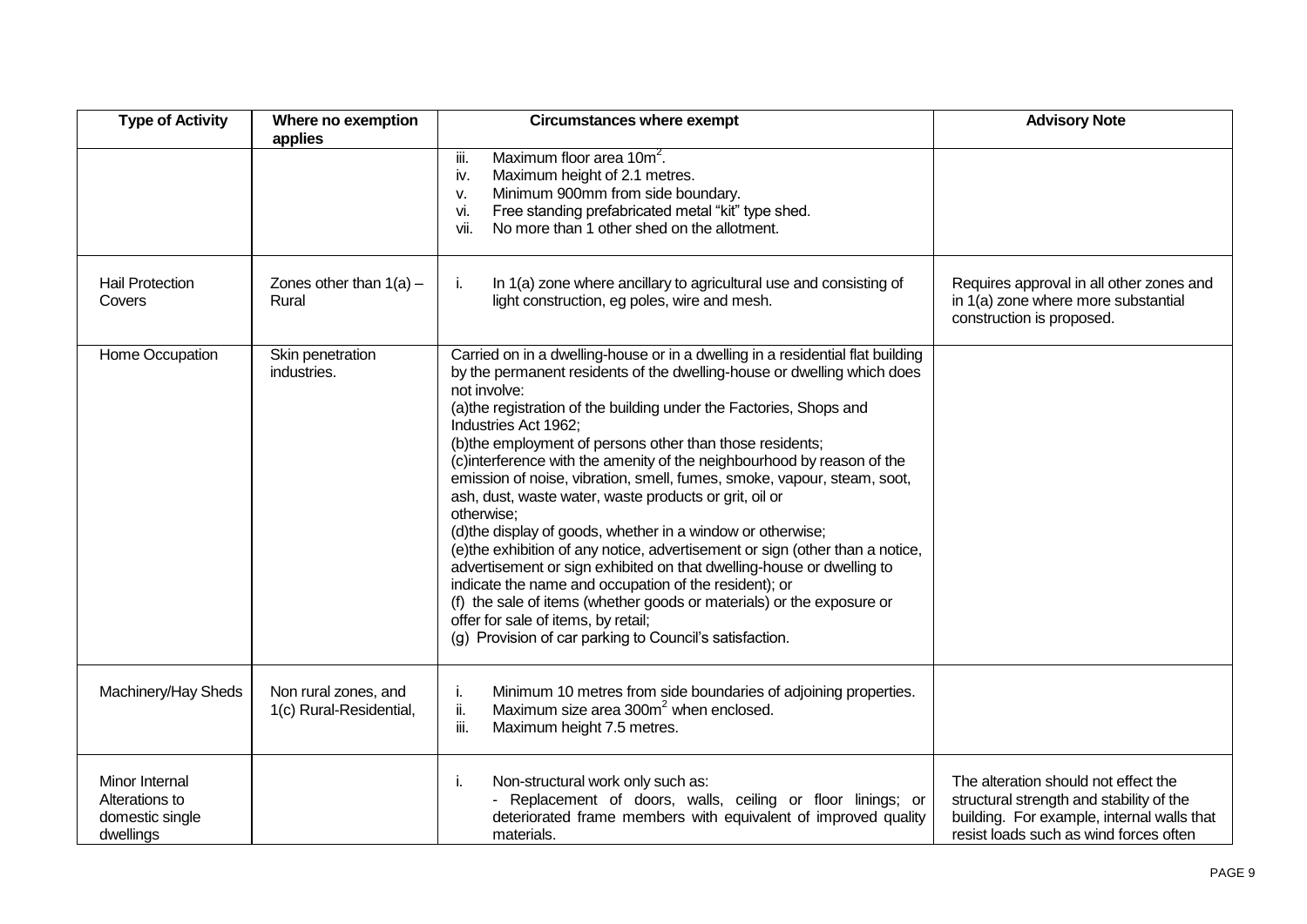| <b>Type of Activity</b>                                                                                                                                                        | Where no exemption<br>applies | <b>Circumstances where exempt</b>                                                                                                                                                                                                                                                                                                                                                                                                                                                                                                                                                                                                | <b>Advisory Note</b>                                                                                                                                                                                                                                                                                                                                                                                                                                                                                                                                                                                                                                                                                                                                                                                                     |
|--------------------------------------------------------------------------------------------------------------------------------------------------------------------------------|-------------------------------|----------------------------------------------------------------------------------------------------------------------------------------------------------------------------------------------------------------------------------------------------------------------------------------------------------------------------------------------------------------------------------------------------------------------------------------------------------------------------------------------------------------------------------------------------------------------------------------------------------------------------------|--------------------------------------------------------------------------------------------------------------------------------------------------------------------------------------------------------------------------------------------------------------------------------------------------------------------------------------------------------------------------------------------------------------------------------------------------------------------------------------------------------------------------------------------------------------------------------------------------------------------------------------------------------------------------------------------------------------------------------------------------------------------------------------------------------------------------|
|                                                                                                                                                                                |                               | - Renovations of bathrooms, kitchens, inclusion of built-in fixtures<br>such as vanity cupboards and wardrobes.<br>ii.<br>Applies only to alterations or renovations to previously completed<br>buildings.<br>Work not to include changes to the configuration of rooms whether<br>iii.<br>by removal of existing walls, partitions or by other means.<br>Work not to cause reduced window arrangements for light and<br>iv.<br>ventilation needs, reduced doorways for egress purposes or<br>involves enclosure of open areas.<br>Plumbing, draining and electrical work to be carried out by licensed<br>v.<br>trades persons. | strengthen external walls.<br>The removal of internal walls without<br>considering overall strength and stability<br>may result in the failure of external walls.<br>Examples of minor alterations include -<br>new door, bathroom renovations, kitchen<br>renovations etc.<br>You are advised to consult a structural<br>engineer, architect or building surveyor<br>before commencing alterations to ensure<br>you comply with the Building Code of<br>Australia and will not affect the structural<br>sufficiency and stability of the building.<br>Any work involving asbestos cement<br>should comply with the Workcover<br><b>Authority Guidelines for Practices</b><br>Involving Asbestos Cement in Buildings.<br>Any work involving lead paint removal<br>must not cause lead contamination of air<br>or ground. |
| Minor external repairs<br>to non structural<br>portions of existing<br>buildings which have<br>become dilapidated<br>including recladding<br>of external and roof<br>materials |                               | Where work is the same as existing.<br>L.<br>ii.<br>Replacement in residential premises with materials that comply<br>with:<br>- AS1288; and<br>- AS2208 Safety Glazing Materials for Use in Building (Human<br>Impact considerations).<br>No reduction in the area provided for light and ventilation is<br>iii.<br>permitted and structural support members in the wall concerned<br>cannot be removed.                                                                                                                                                                                                                        | You are advised to consult a structural<br>engineer, architect or building surveyor to<br>ensure alterations will comply with the<br>Building Code of Australia and structural<br>support will not be affected. You should<br>particularly consult one of those<br>professionals or a recognised glazier to<br>ensure the appropriate quality of glazing<br>is selected for the window or doorway<br>concerned, especially as to whether<br>safety glass is required and installed.                                                                                                                                                                                                                                                                                                                                      |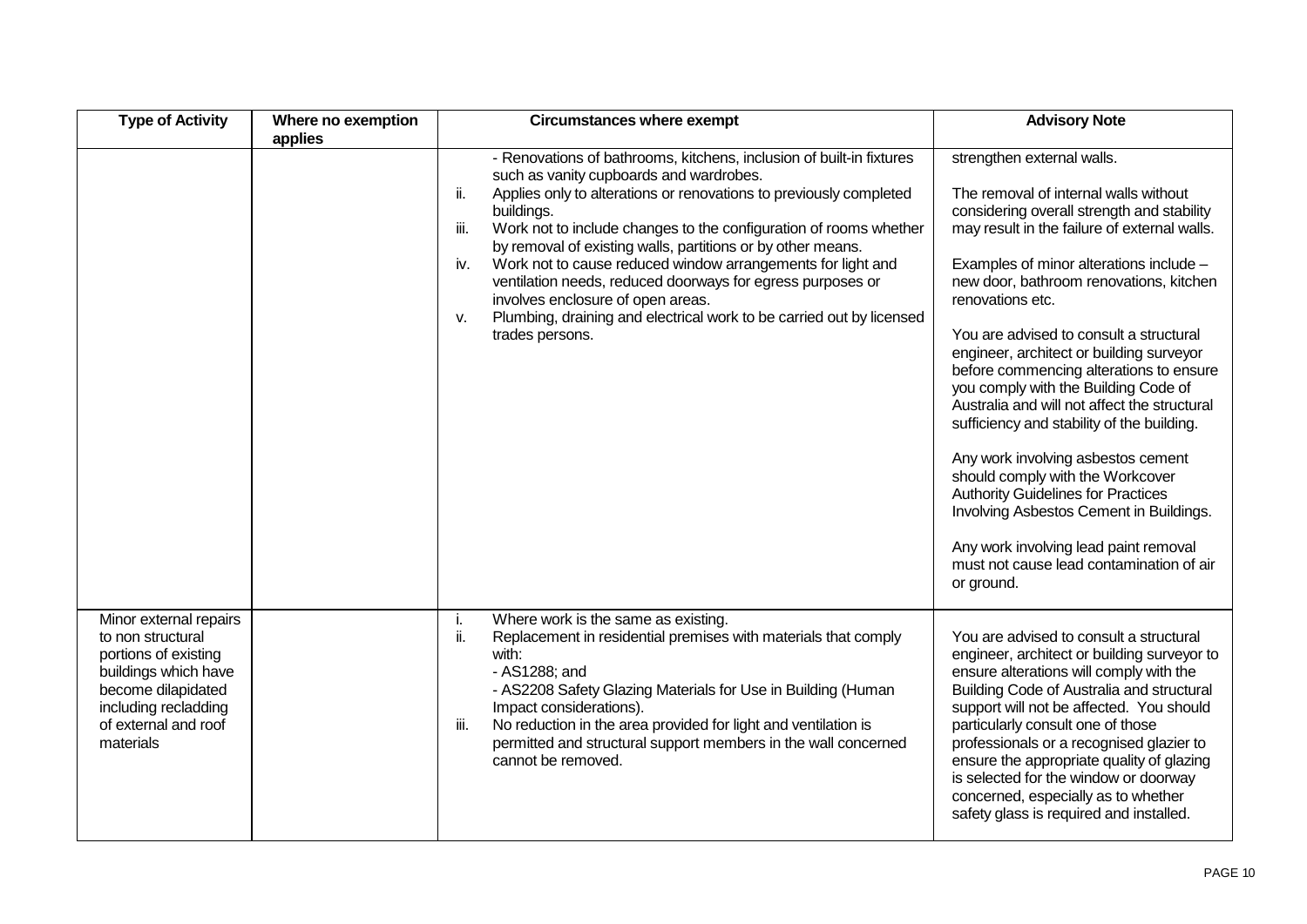| <b>Type of Activity</b>                                                        | Where no exemption<br>applies                                           | <b>Circumstances where exempt</b>                                                                                                                                                                                                                                                                                                                                              | <b>Advisory Note</b>                                                                                                                                   |
|--------------------------------------------------------------------------------|-------------------------------------------------------------------------|--------------------------------------------------------------------------------------------------------------------------------------------------------------------------------------------------------------------------------------------------------------------------------------------------------------------------------------------------------------------------------|--------------------------------------------------------------------------------------------------------------------------------------------------------|
|                                                                                |                                                                         |                                                                                                                                                                                                                                                                                                                                                                                | Any works involving asbestos cement<br>must comply with the Workcover<br><b>Authority Guidelines for Practices</b><br>Involving Asbestos in Buildings. |
|                                                                                |                                                                         |                                                                                                                                                                                                                                                                                                                                                                                | Any work involving lead paint removal<br>must not cause lead contamination of air<br>or ground.                                                        |
| Park and street<br>furniture, seats, bins,<br>picnic shelters/picnic<br>tables |                                                                         | Construction by or for Council and designed, fabricated and<br>i.<br>installed in accordance with relevant SAA standards and/or<br>Building Code of Australia.                                                                                                                                                                                                                 |                                                                                                                                                        |
| Pergola/Patio Cover                                                            |                                                                         | Maximum area 15m <sup>2</sup> .<br>i.<br>ii.<br>Maximum height 2.4 metres.<br>iii.<br>Behind the building line.<br>If attached to dwelling 900mm minimum from side boundary.<br>iv.<br>If detached more than 900mm from dwelling, to be sited 500mm<br>v.<br>minimum from boundary.<br>Sides not to be enclosed.<br>vii.<br>Storm water disposed of to street gutter.<br>viii. |                                                                                                                                                        |
| Playground<br>equipment on land<br>classified as<br>community land             | On land other than<br>community land                                    | Construction by or for Council and designed, fabricated and<br>i.<br>installed in accordance with AS1924, AS2155 and DR94007-<br>DR94010.                                                                                                                                                                                                                                      | "Community Land" is a classification<br>under the Local Government Act 1993.                                                                           |
| Public meetings                                                                | Other than in Class 9b<br>buildings                                     | Within Class 9b buildings<br>L.                                                                                                                                                                                                                                                                                                                                                |                                                                                                                                                        |
| Public entertainment                                                           | Other than the<br>temporary change of<br>use of an existing<br>building | Temporary change of use of an existing building to a place of<br>1)<br>public entertainment subject to the following<br>Council has approved the use for public entertainment<br>i)<br>Council's approval has effect for a period not exceeding 72<br>hours or longer (not exceeding 7 days) as determined by                                                                  |                                                                                                                                                        |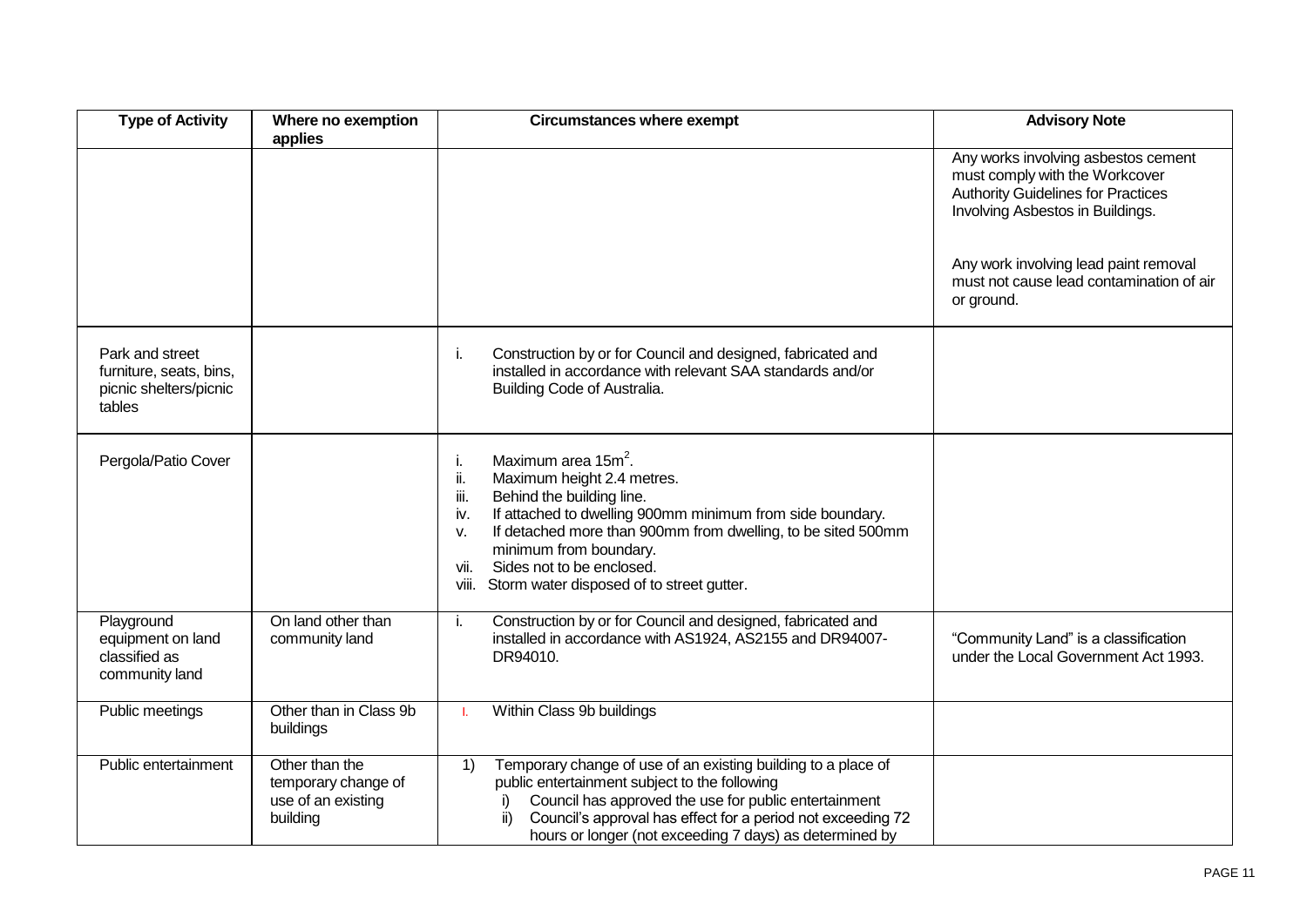| <b>Type of Activity</b>                  | Where no exemption<br>applies                                           | <b>Circumstances where exempt</b>                                                                                                                                                                                                                                                                                                                                                                                                                                                                                                     | <b>Advisory Note</b>                                                                                                                                                                                                                     |
|------------------------------------------|-------------------------------------------------------------------------|---------------------------------------------------------------------------------------------------------------------------------------------------------------------------------------------------------------------------------------------------------------------------------------------------------------------------------------------------------------------------------------------------------------------------------------------------------------------------------------------------------------------------------------|------------------------------------------------------------------------------------------------------------------------------------------------------------------------------------------------------------------------------------------|
|                                          |                                                                         | Council:                                                                                                                                                                                                                                                                                                                                                                                                                                                                                                                              |                                                                                                                                                                                                                                          |
| Retaining walls                          | Located in HHFW as<br>identified in Flood<br>Inundation & Hazard<br>Map | Maximum 500mm above or below natural ground level.<br>ii.<br>450mm minimum from side boundaries.<br>Moisture barrier; agricultural drainage connected to approved<br>iii.<br>stormwater drainage system to be provided.<br>Masonry walls to comply with:<br>IV.                                                                                                                                                                                                                                                                       |                                                                                                                                                                                                                                          |
|                                          |                                                                         | AS3700 - Masonry Code<br>AS3600 - Concrete Structures<br>AS1170 - Loading Code                                                                                                                                                                                                                                                                                                                                                                                                                                                        |                                                                                                                                                                                                                                          |
|                                          |                                                                         | Timber walls to comply with:<br>v.<br>AS1720 - Timber Structures<br>AS1170 - Loading Code                                                                                                                                                                                                                                                                                                                                                                                                                                             |                                                                                                                                                                                                                                          |
|                                          |                                                                         | All retaining walls are to be constructed so that they do not prevent<br>Vİ.<br>the natural flow of stormwater drainage.                                                                                                                                                                                                                                                                                                                                                                                                              |                                                                                                                                                                                                                                          |
| Satellite dishes                         |                                                                         | For domestic use only.<br>ı.<br>ii.<br>Dish not to exceed 1 metre in diameter excluding any projecting<br>feed element for residential zones.<br>Maximum height above ground level 2.4 metres.<br>iii.<br>Installation by suitably qualified persons.<br>iv.<br>Behind the building line (see Clause 3.5 of Policy).<br>v.<br>Dish not to be mounted on the façade or roof of a building at the<br>vi.<br>frontage to a public road or within building setback of such road.                                                          | Satellite dishes (non-domestic) require<br>development consent under Forbes Local<br>Environmental Plan.                                                                                                                                 |
| <b>Fabric Shade</b><br><b>Structures</b> |                                                                         | Installed to manufacturer's specifications and requirements.<br>τ.<br>ii.<br>Maximum height of support pole not exceeding 4 metres. Average<br>height of structure not exceeding 3 metres.<br>Maximum area not exceeding 40 square metres for residential<br>iii.<br>properties and childcare centres in residential zones. Maximum<br>area not exceeding 60 square metres in other circumstances<br>except 1(a) zone where the structure is ancillary to the agricultural<br>use of the land.<br>Located behind the dwelling.<br>İV. | The fabric is properly tensioned to<br>accommodate prevailing windloads,<br>prevent wind-generated noise and to<br>facilitate drainage.<br>The view from neighbouring properties<br>should be considered.<br>See Hail Protection Covers. |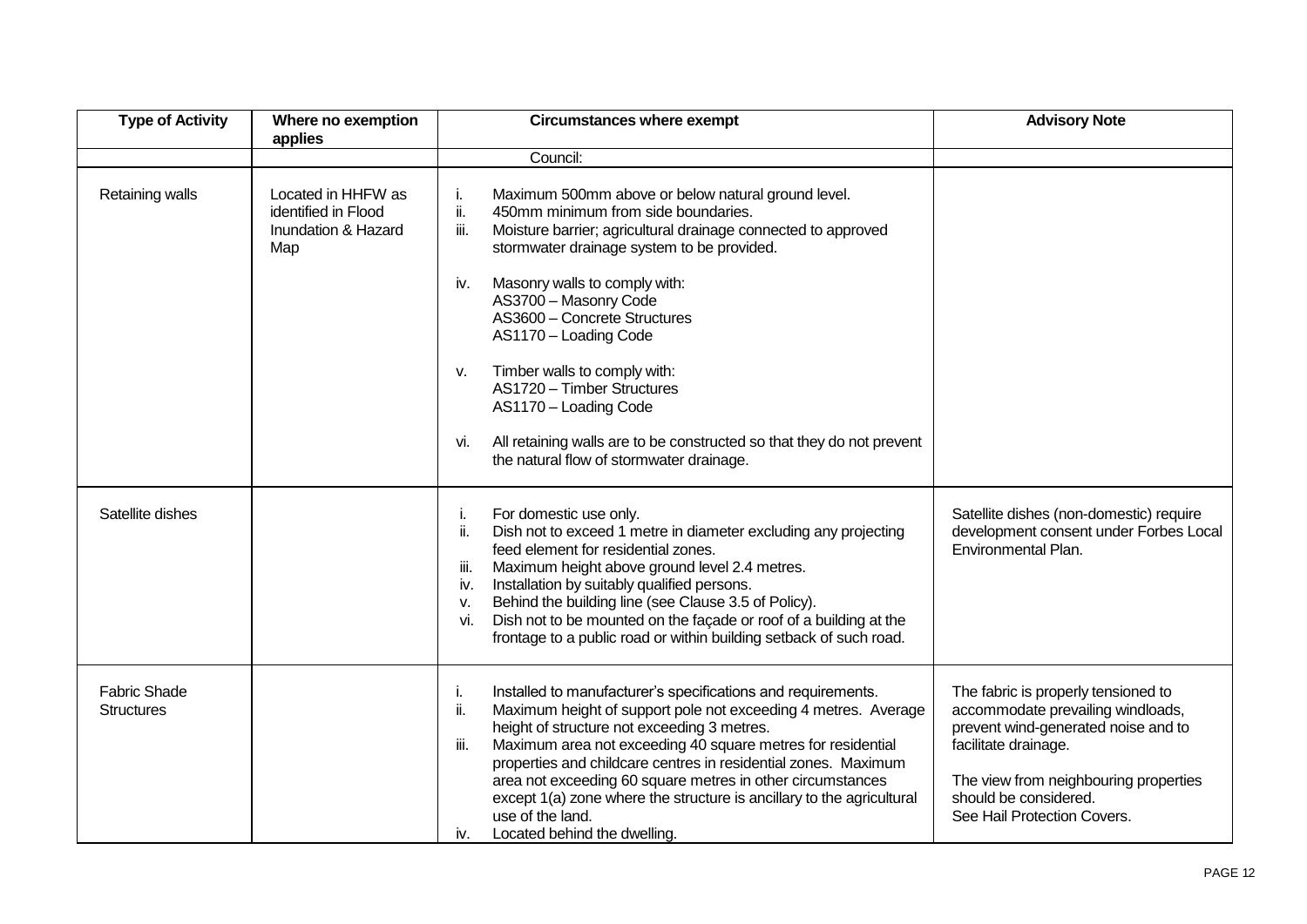| <b>Type of Activity</b>                                                                                                     | Where no exemption<br>applies              | <b>Circumstances where exempt</b>                                                                                                                                                                                                                                                                                                                                                                                                                                                                                                                                                                                                                            | <b>Advisory Note</b>                                                                                                     |
|-----------------------------------------------------------------------------------------------------------------------------|--------------------------------------------|--------------------------------------------------------------------------------------------------------------------------------------------------------------------------------------------------------------------------------------------------------------------------------------------------------------------------------------------------------------------------------------------------------------------------------------------------------------------------------------------------------------------------------------------------------------------------------------------------------------------------------------------------------------|--------------------------------------------------------------------------------------------------------------------------|
|                                                                                                                             |                                            | Minimum setback of 900mm to side and rear boundaries in<br>v.<br>residential zones.<br>In 1(a) zone where ancillary to agricultural use.<br>vi.                                                                                                                                                                                                                                                                                                                                                                                                                                                                                                              |                                                                                                                          |
| <b>Silos</b>                                                                                                                | Non rural and rural<br>residential         | Maximum size (by capacity mass) of 120 tonnes.<br>ii.<br>Constructed of prefabricated metal.<br>iii.<br>Freestanding and not relying on other structures for support and<br>erected in accordance with the manufacturer's specification and/or<br>engineer's certification.<br>Minimum setback to property boundary being equivalent to the<br>iv.<br>height of the silo plus 1 metre.<br>To be located behind the building line and not in front of the<br>v.<br>dwelling.<br>Not to encroach on any registered easements.<br>vi.<br>Clearance from power lines to be in accordance with the<br>vii.<br>requirements of the relevant electricity authority. |                                                                                                                          |
| Street signs<br>comprising name<br>plates, directional<br>signs and advance<br>traffic warning signs<br>Tourist & RTA signs |                                            | Construction by or for Council.<br>ı.<br>ii.<br>Must be structurally sound.<br>iii.<br>To be designed, fabricated and installed in accordance with<br>relevant SAA standards.                                                                                                                                                                                                                                                                                                                                                                                                                                                                                |                                                                                                                          |
| Water heaters<br>including solar<br>systems                                                                                 |                                            | Located in rear or side yard. (Relates to water heaters on ground.)<br>i.<br>ii.<br>If visible from street, screening is required.(Relates to water<br>heaters on ground.)<br>Not reduce the structural integrity of the building or involve any<br>iii.<br>structural alterations.<br>Installations to be carried out by a licensed person.<br>İV.                                                                                                                                                                                                                                                                                                          |                                                                                                                          |
| Water tanks                                                                                                                 | Zones other than Rural<br>and Residential. | Residential zones:<br>i.<br>- Maximum capacity 4500 litres.<br>- Minimum setback 900mm to side and rear boundaries.<br>- Maximum height 2.4 metres (including tank and stand).                                                                                                                                                                                                                                                                                                                                                                                                                                                                               | You should consult a structural engineer<br>to ensure structural stability.<br>The tank and any stand to be installed in |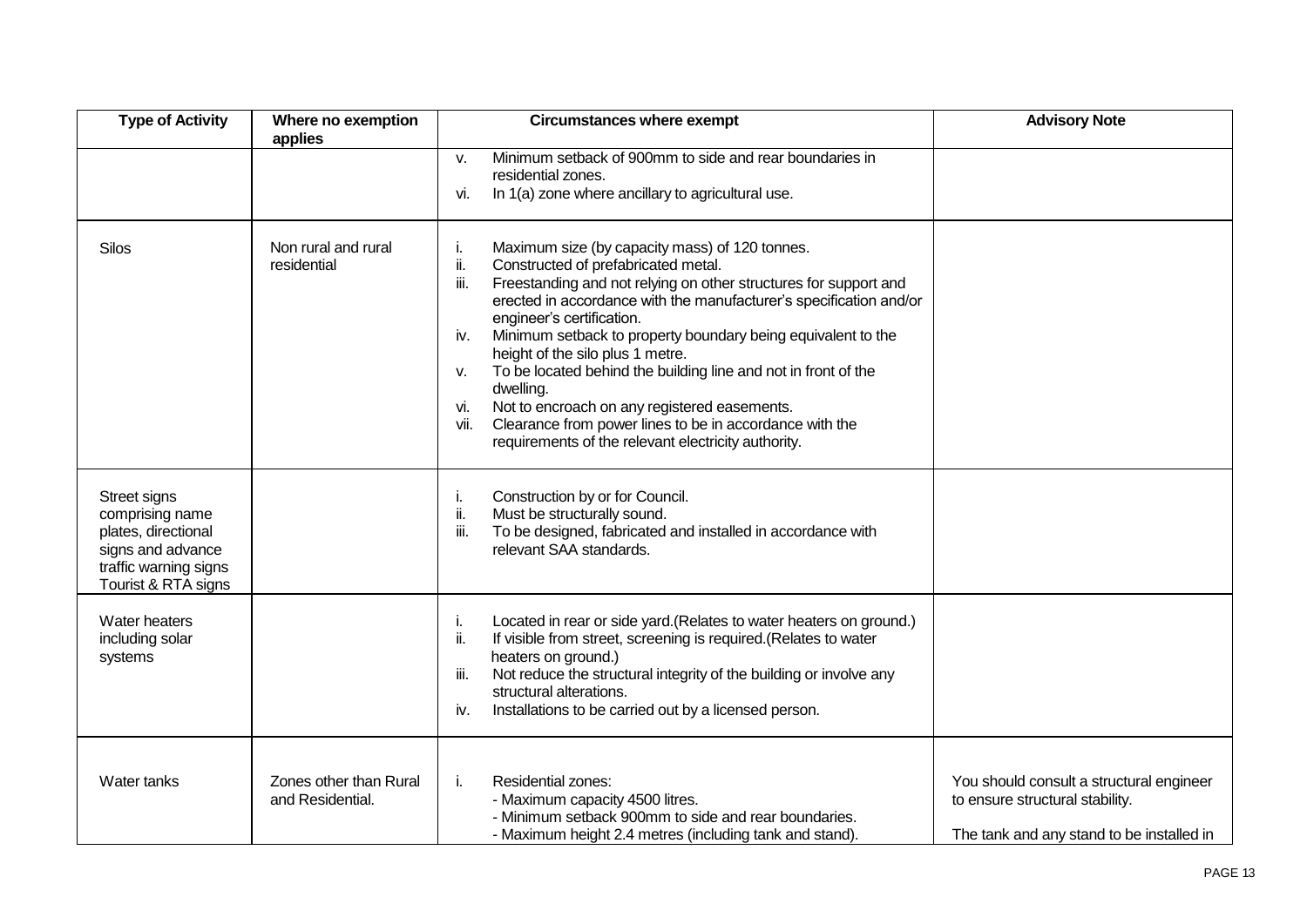| <b>Type of Activity</b>                        | Where no exemption                                                                      | <b>Circumstances where exempt</b>                                                                                                                                                                                                                                                                                                                                                                                                                                                                                                                                                 | <b>Advisory Note</b>                                                                                                                                                                                                                                                                                                                                                                                                                                                                           |
|------------------------------------------------|-----------------------------------------------------------------------------------------|-----------------------------------------------------------------------------------------------------------------------------------------------------------------------------------------------------------------------------------------------------------------------------------------------------------------------------------------------------------------------------------------------------------------------------------------------------------------------------------------------------------------------------------------------------------------------------------|------------------------------------------------------------------------------------------------------------------------------------------------------------------------------------------------------------------------------------------------------------------------------------------------------------------------------------------------------------------------------------------------------------------------------------------------------------------------------------------------|
|                                                | applies<br>Other than for provision<br>of potable and / or bush<br>fire water supplies. | - Behind the building line and not in front of the dwelling.<br>- Noise from pumps not to exceed 5dbA at the wall of a dwelling<br>on any adjoining property.<br>ii.<br>Rural zones:<br>- Maximum capacity 100,000 litres.<br>- Minimum setback 5 metres to side and rear boundaries.<br>- Installation must be to Manufacturer's instructions.<br>- Noise from pumps not to exceed 5dbA at the wall of a dwelling<br>on any adjoining property.                                                                                                                                  | accordance with manufacturer's<br>specifications.<br>For further advice refer to Department of<br>Local Government Circular No. 95/73 -<br>Information and Guidance Regarding<br>Installation of Rainwater Tanks as a<br><b>Domestic Water Conservation Resource</b><br>in Urban Situations.                                                                                                                                                                                                   |
| Windmills                                      | Non-rural zones                                                                         | j.<br>Sited wholly within the boundaries of the property and not to<br>encroach onto any registered easement.<br>ii.<br>Freestanding and not relying on other structures for support.<br>Clearance from the power lines in accordance with the<br>iii.<br>requirements of the relevant electricity authority.<br>Installed in accordance with the manufacturer's specifications.<br>iv.<br>Built in accordance with engineer's certification for the structure<br>v.<br>and footings.<br>Not to encroach into any registered easement.<br>vi.<br>Maximum height 8 metres.<br>vii. | In all zones both rural and non-rural, all<br>bore wells are required to be licensed by<br>the Department of Land and Water<br>Conservation under Part 5 of the Water<br>Act 1912.                                                                                                                                                                                                                                                                                                             |
| Windows, glazed<br>areas and external<br>doors | Heritage building as<br>defined in Section 142<br>of the Local<br>Government Act 1993   | Replacement in residential premises with materials that comply<br>j.<br>with:<br>AS1288 Glass in Buildings - Selection and Installation; and<br>AS2208 Safety Glazing Materials for Use in Buildings (Human<br>Impact Considerations).<br>ii.<br>No reduction in the area provided for light and ventilation.<br>iii.<br>No removal of structural support members in affected walls.                                                                                                                                                                                              | Consult a structural engineer, architect or<br>building surveyor to ensure alterations will<br>comply with the Building Code of Australia<br>and structural support will not be affected.<br>Also ensure the appropriate quality of<br>glass and glazing is used for the window<br>or doorway concerned, especially as to<br>whether safety glass is required.<br>The Workcover Authority has advised<br>that.<br>Care should be taken in work involving<br>the removal of lead paint to avoid |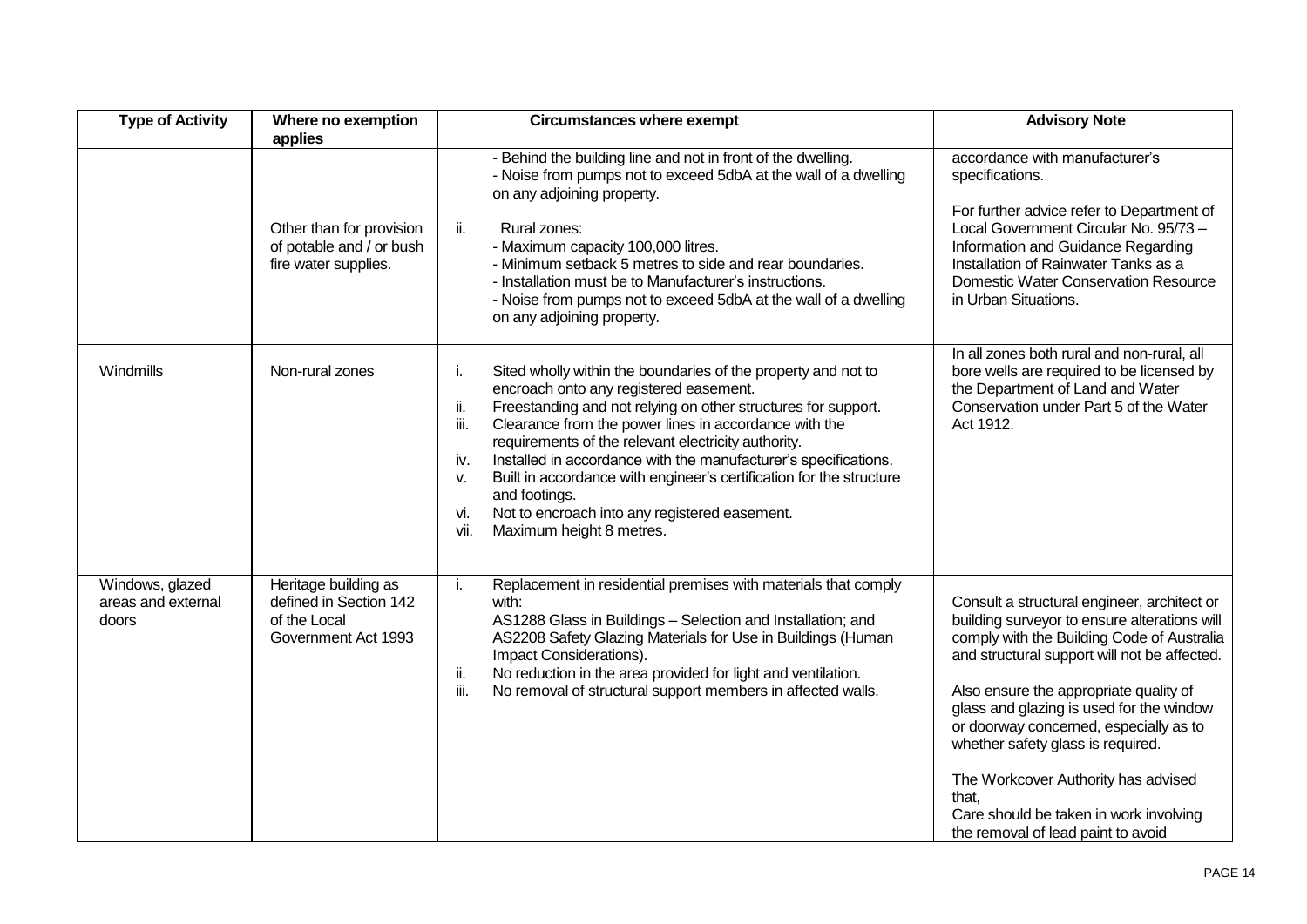| <b>Type of Activity</b>                                                                                                          | Where no exemption<br>applies                 | Circumstances where exempt                                                                                                                                                                                                                                                                                                                                            | <b>Advisory Note</b>                                                                                                                                                                                                                           |
|----------------------------------------------------------------------------------------------------------------------------------|-----------------------------------------------|-----------------------------------------------------------------------------------------------------------------------------------------------------------------------------------------------------------------------------------------------------------------------------------------------------------------------------------------------------------------------|------------------------------------------------------------------------------------------------------------------------------------------------------------------------------------------------------------------------------------------------|
|                                                                                                                                  |                                               |                                                                                                                                                                                                                                                                                                                                                                       | contamination. The Authority's<br>"Guidelines for Practices Involving<br>Asbestos Cement" should be referred to<br>for any work involving asbestos cement.                                                                                     |
| <b>Demolition</b>                                                                                                                |                                               |                                                                                                                                                                                                                                                                                                                                                                       |                                                                                                                                                                                                                                                |
| <b>Demolitions</b><br>(excluding heritage<br>buildings as defined in<br>S <sub>142</sub> of the Local<br>Government Act<br>1993) | Major<br>residential/commercial<br>demolition | Demolition that is carried out in accordance with AS2601-1991 - The<br>Demolition of structures, of any structure:<br>the erection of which would be exempt development under this<br>(a)<br>plan, or a temporary building the erection of which would be<br>complying development under this plan, and<br>Covering an area of not more than 25 square metres.<br>(b) | Any works involving asbestos cement<br>must comply with Workcover Authority<br>Guidelines for Practices Involving<br>Asbestos in Buildings.<br>Any work involving lead paint removal<br>must not cause lead contamination to air<br>or ground. |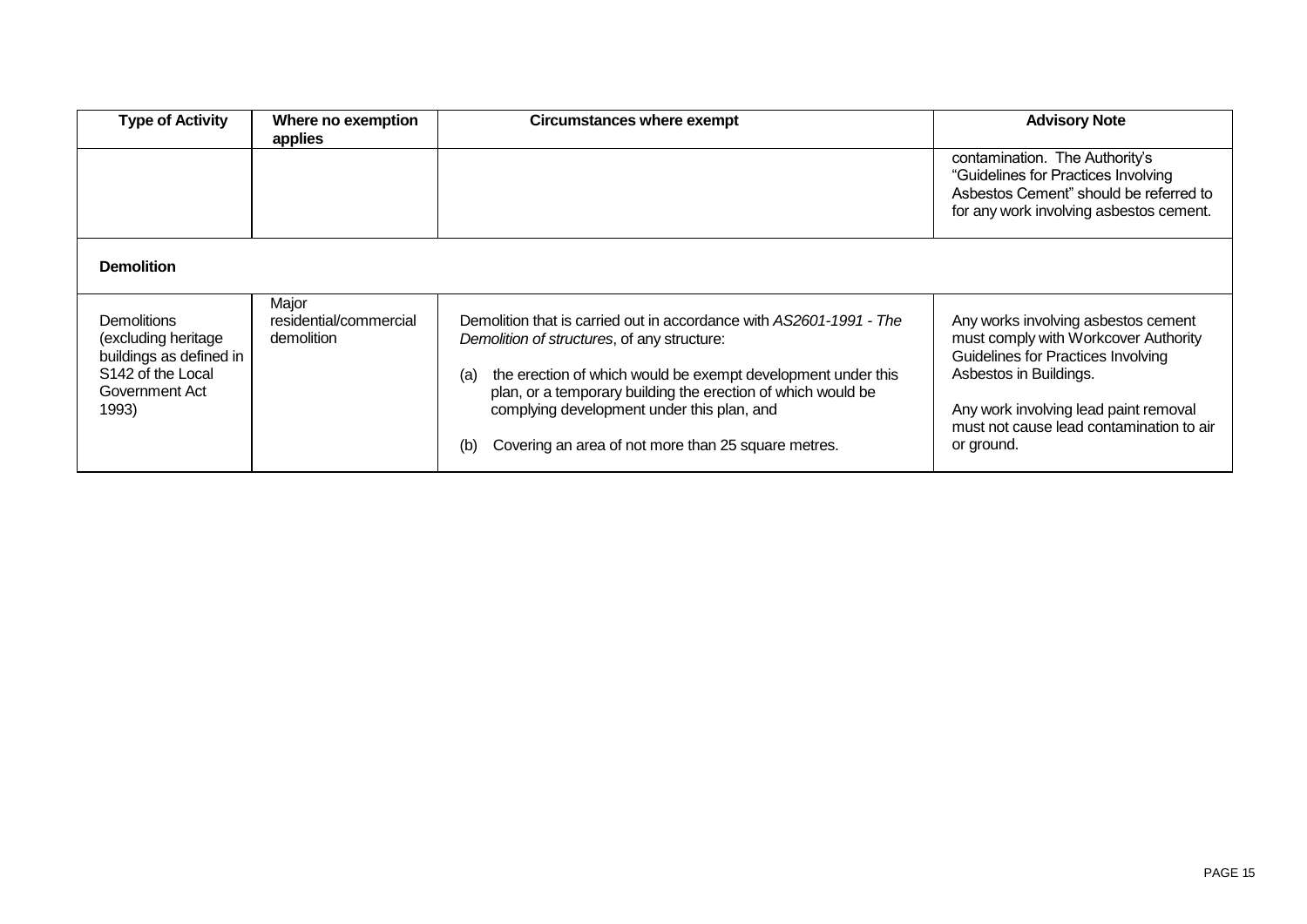#### **Schedule 2 Complying Development**

Subject to Section 76A of Act, development listed in Schedule 2 is complying development, but only if

- a) it is a kind of development that would be allowed with development consent on the land on which it is proposed to be carried out if it were not complying development, whether because of the zoning of the land or otherwise,
- b) it is a kind of development which does not contravene any condition of consent applying to the land, and c) it is not proposed to be carried out on land that is classified as:
- it is not proposed to be carried out on land that is classified as:
	- Critical habitat (under the *Threatened Species Conservation Act 1995)or*
	- Part of any wilderness area (under the *Wilderness Act 1987)*
	- Containing an Aboriginal place under the National Parks and Wildlife Act, 1974,
	- Being within any area designated as flood liable or flood prone under the Forbes LEP 1986.
	- Containing an item of environmental heritage subject to an order under the Heritage Act, 1977 or listed in Forbes Heritage Study 1988.
	- Being within a Mines Subsidence Area
	- Being subject to erosion or acid sulphate soils
	- Previously being used as a service station, for intensive agriculture, mining or extractive industries, sheep or cattle dips or for the manufacture of chemicals
- d) it complies with the deemed to satisfy provisions of the Building Code of Australia
- e) it will achieve the relevant outcomes listed for the proposed development f<br>a complying development certificate issued for any such development is to
	- a complying development certificate issued for any such development is to be subject to the conditions specified in Schedule 4

g) consistent with any plan of management approved under the state environmental planning policy no 44- Koala Habitat, and with any recovery or threat abatement plan in force under the Threatened Species Conservation Act 1995 that apply to the land.

| . .<br><b>Use</b> | <b>aurement</b><br>$\sim$<br>n | Outcome |
|-------------------|--------------------------------|---------|
|-------------------|--------------------------------|---------|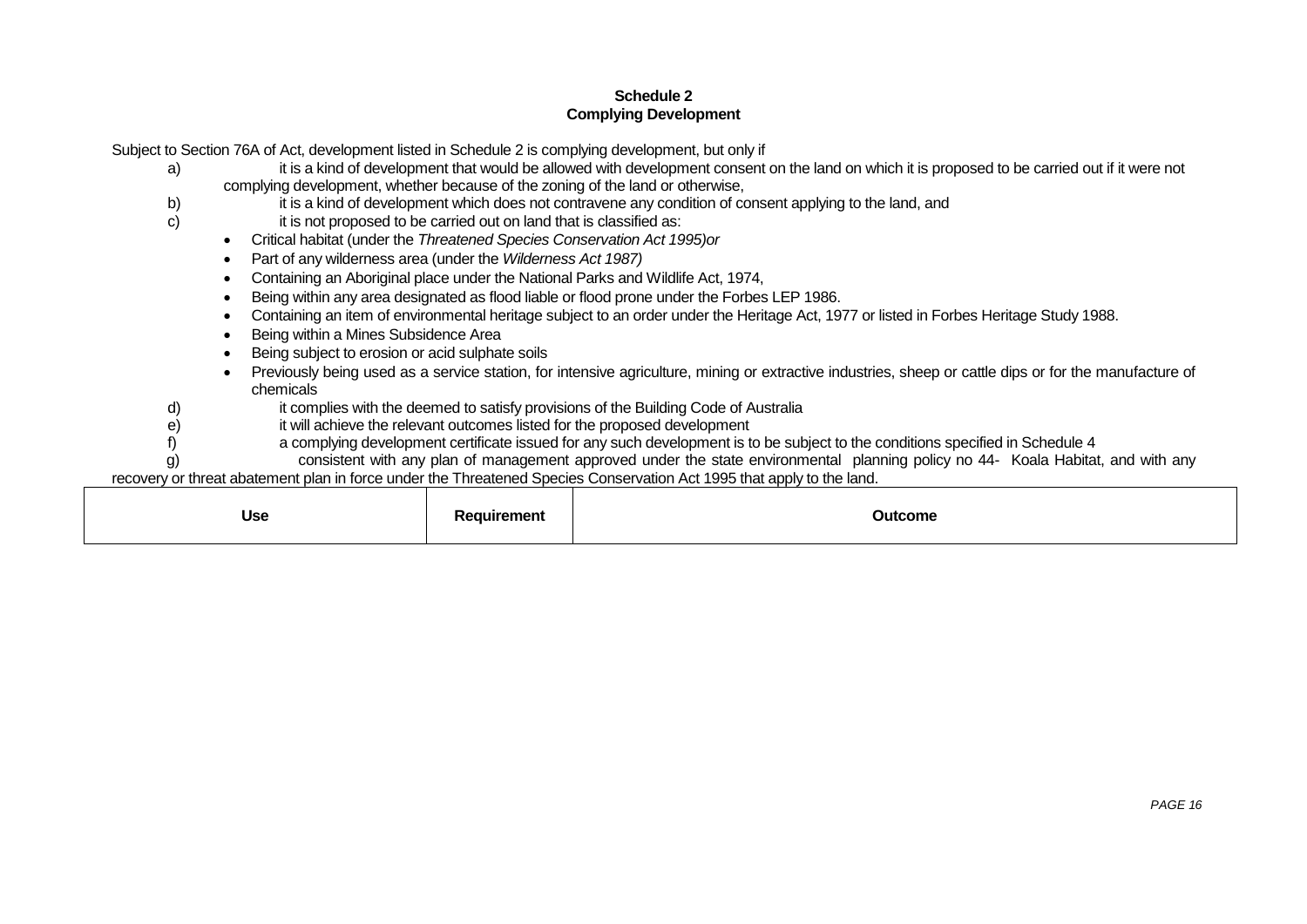| <b>Use</b>                                                                                                                                                                                                                                                                                                                                                                                                                                                   | Requirement | Outcome                                                                                                                                                                                                                                                                                                                                                                                                                                                                                                                                                                                                                                                                                                                                                                                                                                                                                                                                                                                                                                                                                                                                                                                                                                                                                                                                                                                                                                                                                                                                                                     |
|--------------------------------------------------------------------------------------------------------------------------------------------------------------------------------------------------------------------------------------------------------------------------------------------------------------------------------------------------------------------------------------------------------------------------------------------------------------|-------------|-----------------------------------------------------------------------------------------------------------------------------------------------------------------------------------------------------------------------------------------------------------------------------------------------------------------------------------------------------------------------------------------------------------------------------------------------------------------------------------------------------------------------------------------------------------------------------------------------------------------------------------------------------------------------------------------------------------------------------------------------------------------------------------------------------------------------------------------------------------------------------------------------------------------------------------------------------------------------------------------------------------------------------------------------------------------------------------------------------------------------------------------------------------------------------------------------------------------------------------------------------------------------------------------------------------------------------------------------------------------------------------------------------------------------------------------------------------------------------------------------------------------------------------------------------------------------------|
| <b>Bed and Breakfast Accommodation</b><br>The use of an existing lawful dwelling by its<br>permanent residents for the temporary<br>accommodation of visitors for commercial<br>purposes.<br><b>Houses and Extensions (Residential zones)</b><br>Detached single storey dwellings<br>Single storey alterations and additions to<br>detached single storey dwellings<br>Carports and garages associated with<br>$\bullet$<br>detached single storey dwellings |             | a) A maximum of 3 guest bedrooms.<br>b) A minimum of 2 bathrooms.<br>c) A smoke detection system that complies with AS3786-1993-Smoke Alarms and AS 3000-1991-<br>Electrical Installation for Buildings, Structures and Premises (The SAA wiring rules) is in the<br>dwelling.<br>d) A fire extinguisher and fire blanket are in the kitchen.<br>e) Approval has been obtained from the owners corporation, or the community, precinct or<br>neighbourhood association, where a dwelling is subject to the Strata Schemes Management Act<br>1996 or the Community Land Management Act 1989.<br>General<br>$\Box$ Premises located within a residential zone 2(a)<br>$\Box$ Minimum size lot of 650 m <sup>2</sup><br>$\Box$ Premises must be connected to a reticulated sewerage system<br>The height of any cut or fill does not exceed 300mm or combination of cut and fill does not<br>exceed 300 metres.<br>$\Box$ The proposal does not result in more than one dwelling or occupancy on the property.<br>$\Box$ The aggregate area of all associated buildings is not to exceed two thirds of the area of the site<br><b>Privacy and security</b><br>$\Box$ Windows in a habitable room that allow an outlook to a window to a habitable room in the<br>neighbours house that are within 9 metres:<br>1. Are offset from the edge of one window to the edge of the other by a distance of 0.5<br>meters, or<br>2. Have sill heights of 1.7 metres above floor level, or<br>3. Have fixed obscure glazing in any part of the window below 1.7 metres above floor level |
|                                                                                                                                                                                                                                                                                                                                                                                                                                                              |             | PAGE 17                                                                                                                                                                                                                                                                                                                                                                                                                                                                                                                                                                                                                                                                                                                                                                                                                                                                                                                                                                                                                                                                                                                                                                                                                                                                                                                                                                                                                                                                                                                                                                     |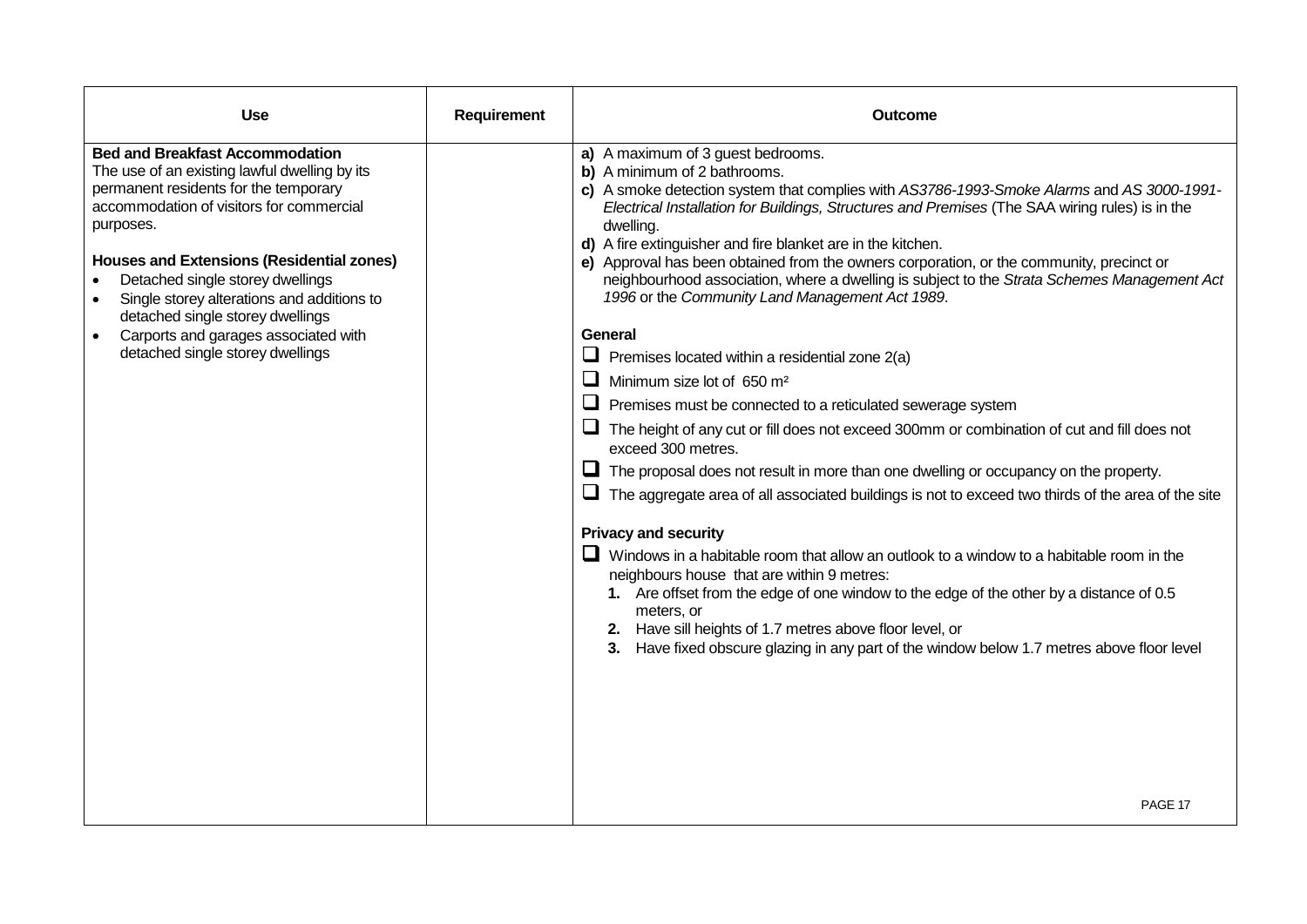| <b>Use</b> | Requirement | Outcome                                                                                                                                                                                                                                                                                                                                                                                                                                                                                                                                                                                                                                                                                                                                                                                                                                                                                                                                                                                                                                                                                                                                                                                                                                                                                                                                                                                                                                                                                                                                                                                                                                                          |
|------------|-------------|------------------------------------------------------------------------------------------------------------------------------------------------------------------------------------------------------------------------------------------------------------------------------------------------------------------------------------------------------------------------------------------------------------------------------------------------------------------------------------------------------------------------------------------------------------------------------------------------------------------------------------------------------------------------------------------------------------------------------------------------------------------------------------------------------------------------------------------------------------------------------------------------------------------------------------------------------------------------------------------------------------------------------------------------------------------------------------------------------------------------------------------------------------------------------------------------------------------------------------------------------------------------------------------------------------------------------------------------------------------------------------------------------------------------------------------------------------------------------------------------------------------------------------------------------------------------------------------------------------------------------------------------------------------|
|            |             | <b>Streetscape</b><br>$\Box$ Any part of the structure<br>1. Complies with Councils building line adopted of 6 m<br>2. Complies with any restrictions placed on the title of the land<br>3. Materials to be used in the construction comply with any restrictions placed on the land by<br>Council or private covenant<br>□ Dwellings facing public streets and access ways have a front door or window to a habitable<br>room facing the street<br>Carports and garages facing a public street or access way are no more than 6 metres or 50 %<br>of the frontage wide whichever is the lesser<br><b>Bulk and Scale</b><br>The ground floor level of the structure at any point is no more than 500mm above natural<br>ground level<br>The distance between the floor level and the underside of the eaves is no more than 2.7 metres<br>The roof pitch is no more than 24 degrees and any openings are flush with the roof pitch.<br>$\Box$ The adjoining property's main area of private open space or any habitable rooms are not in<br>shadow between 10.00 am and 3.00 pm on 21 June as a result of the development<br>The external wall of any structure is at least 900 mm from a side boundary<br>Eaves and gutter minimum 675 mm from a side boundary.<br>The outside of any eaves and / or gutter is at least 675mm from a side or rear property<br>boundary<br>$\Box$ Carports, garages and outbuildings shall not exceed a maximum floor area of 40m <sup>2</sup><br>Open space and landscaping<br>$\Box$ A maximum of 15 percent of the site can be a hard surface of which no more than one third of<br>the front setback area is paved or sealed |
|            |             | PAGE 18                                                                                                                                                                                                                                                                                                                                                                                                                                                                                                                                                                                                                                                                                                                                                                                                                                                                                                                                                                                                                                                                                                                                                                                                                                                                                                                                                                                                                                                                                                                                                                                                                                                          |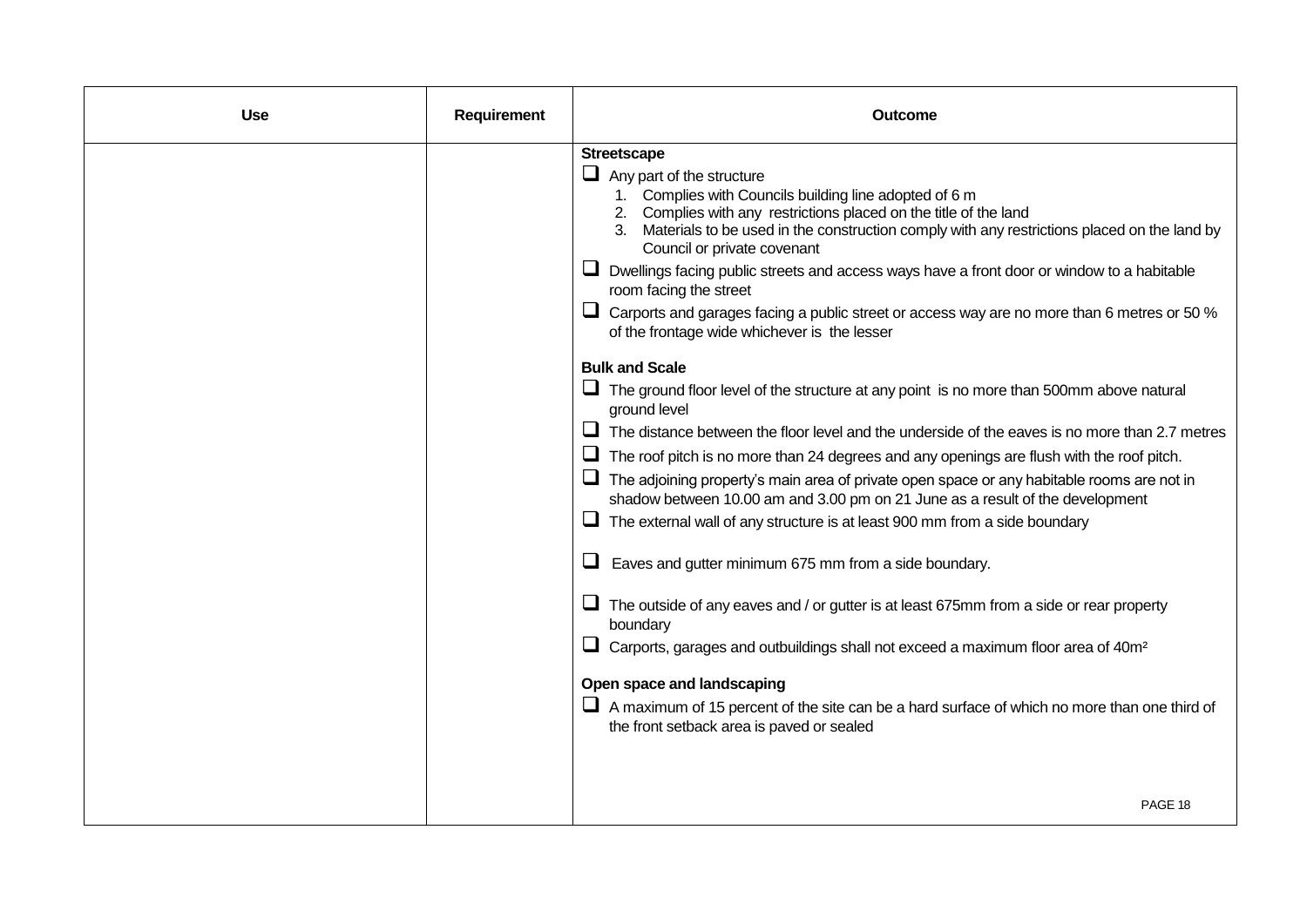| <b>Use</b>                                 | Requirement                                                                                 | Outcome                                                                                                                                                                                                                                                                                                                                                                                                                                                                                                                                                                                                                                                                                                                                                                                                                                     |
|--------------------------------------------|---------------------------------------------------------------------------------------------|---------------------------------------------------------------------------------------------------------------------------------------------------------------------------------------------------------------------------------------------------------------------------------------------------------------------------------------------------------------------------------------------------------------------------------------------------------------------------------------------------------------------------------------------------------------------------------------------------------------------------------------------------------------------------------------------------------------------------------------------------------------------------------------------------------------------------------------------|
| Extensions to dwellings in rural zone 1(a) | Existing approved<br>dwelling                                                               | Maximum extension of 50 % of the existing dwelling<br>$\Box$ No additional loading to the onsite waste management system                                                                                                                                                                                                                                                                                                                                                                                                                                                                                                                                                                                                                                                                                                                    |
| <b>Rural Buildings in rural zones</b>      | Ancillary use only                                                                          | Maximum floor area of 300m <sup>2</sup><br>Maximum ridge height of 6m<br>External cladding to be prepainted metal or other low reflectivity material<br>Not to be used for residential, commercial or industrial purposes<br>⊔                                                                                                                                                                                                                                                                                                                                                                                                                                                                                                                                                                                                              |
| <b>Swimming Pools</b>                      | Ancillary to a<br>dwelling for private<br>use only and on lots<br>over 650 square<br>metres | <b>Streetscape</b><br>$\Box$ The pool is not between the dwelling and the front boundary (excluding rural zones)<br><b>Bulk and scale</b><br>$\Box$ All coping or decking around the pool is no more than 500mm above the natural ground level<br>The pool is at least 1.5 metres from the side and rear boundaries<br><b>Privacy and security</b><br>$\Box$ The noise level of any filtration equipment or pumps does not exceed 5dB(A) above the<br>ambient background level measured at the property boundary<br>Open space and landscaping<br>$\Box$ A minimum of 20 percent of the site must be soft landscaped, that is, not hard surfaces<br>The Swimming Pool Act, 1992 & Council's Code<br>All aspects of the structure comply with the Swimming Pool Act and Regulations and Council's<br>Swimming Pools and Safety Fencing Code. |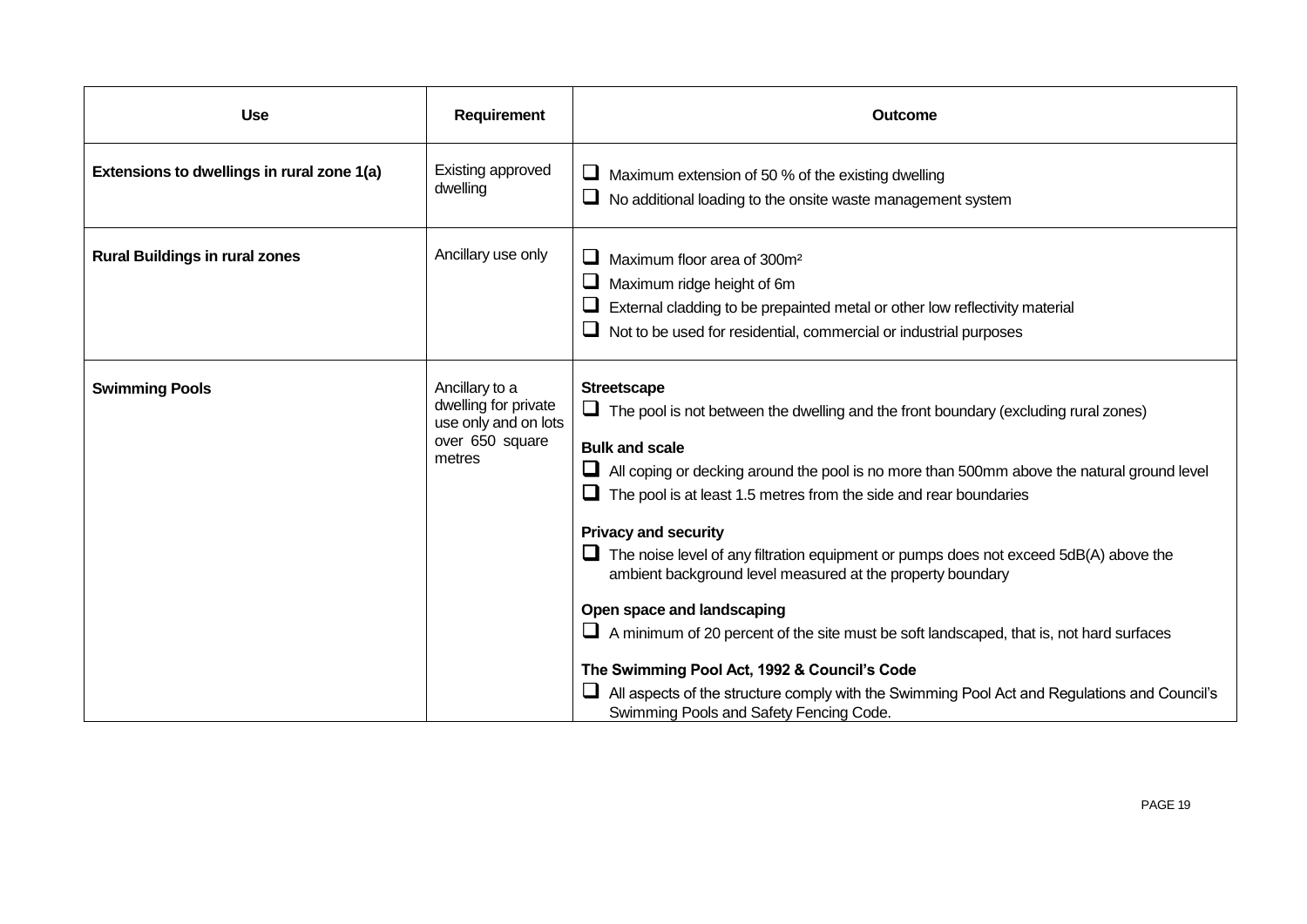| Use                        | Requirement       | Outcome                                                                                                                                                                                                                                                                                                                                                             |
|----------------------------|-------------------|---------------------------------------------------------------------------------------------------------------------------------------------------------------------------------------------------------------------------------------------------------------------------------------------------------------------------------------------------------------------|
| <b>Temporary Buildings</b> | Complies with BCA | The building shall be demolished or removed from the site within five (5) years<br>The building shall not be erected by way of alteration, addition or extension to an existing<br>building<br>The building shall not be designed or used for residential purposes, for the storage of or<br>handling of inflammable materials or, after the period specified above |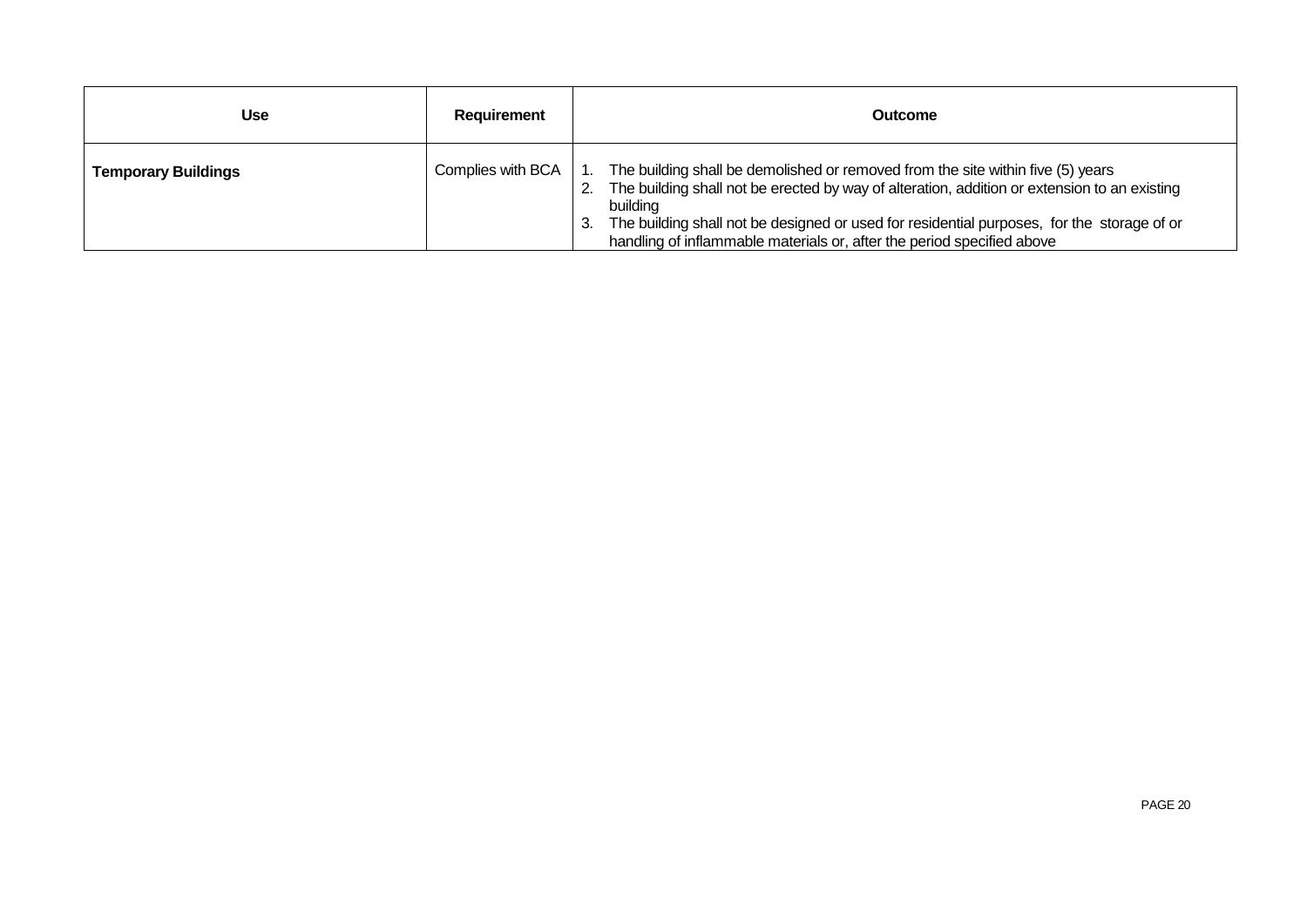| <b>Use</b>                                                                                                                                       | Requirement                                                             | <b>Outcome</b>                                                                                                                                                                                                                                                                                                                                                                                                                                                                                                                                                                                                                                                                                                                                                                                                                                                                                                                                                                                                                                                                                                                                               |
|--------------------------------------------------------------------------------------------------------------------------------------------------|-------------------------------------------------------------------------|--------------------------------------------------------------------------------------------------------------------------------------------------------------------------------------------------------------------------------------------------------------------------------------------------------------------------------------------------------------------------------------------------------------------------------------------------------------------------------------------------------------------------------------------------------------------------------------------------------------------------------------------------------------------------------------------------------------------------------------------------------------------------------------------------------------------------------------------------------------------------------------------------------------------------------------------------------------------------------------------------------------------------------------------------------------------------------------------------------------------------------------------------------------|
| <b>Industrial Uses</b><br>Change of use from an industry to a light industry<br>Industrial and warehouse buildings, additions and<br>alterations | Existing approved<br>use<br>With road access<br>and on services<br>land | <b>Setbacks</b><br>Maintain existing setbacks of building.<br>Floor space ratio<br>$\Box$ The floor space ratio of the building is not more than 1:1<br><b>Building Height</b><br>The height of any walls is no more than 7.2 metres, excluding a parapet<br>⊔<br>Parapets may extend a maximum of 1.2 metres above the intersection of the wall and the roof<br>Roof pitch is no more than 10 degrees<br>The site is not cut or filled greater than 300mm<br><b>Drainage</b><br>All roof and surface water is drained to the street and discharged to council's nearest<br>stormwater drainage system in the street<br>The drainage system is designed for a 10 year return period, with excess flows designed to flow<br>overland to the street<br>Garbage and storage areas<br>Garbage and storage areas are on site and behind the building line of the property<br>Landscaping<br>A landscaping strip of at least 3 metres to each street frontage is planted with trees and shrubs<br>with a maximum width of 7 metres for the driveway.<br>Car parking, loading and unloading<br>Parking on site is provided for in accordance with Council's policy. |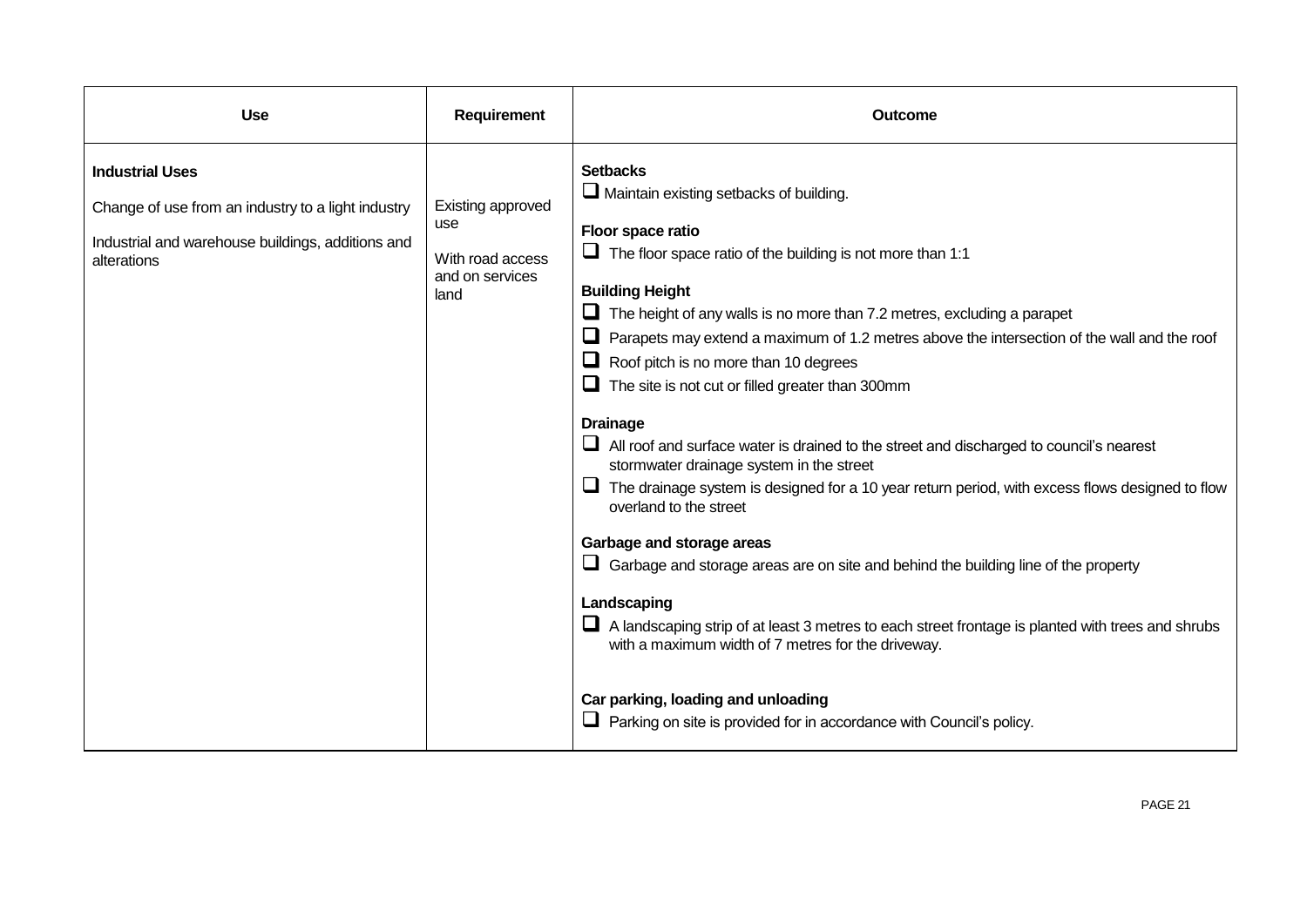| <b>Use</b>                                     | <b>Requirement</b>                                                                                                  | <b>Outcome</b>                                                                                                                                                                                                                                                                                                                                                                                                                                                                                                         |
|------------------------------------------------|---------------------------------------------------------------------------------------------------------------------|------------------------------------------------------------------------------------------------------------------------------------------------------------------------------------------------------------------------------------------------------------------------------------------------------------------------------------------------------------------------------------------------------------------------------------------------------------------------------------------------------------------------|
| <b>Commercial Uses</b><br>Internal alterations | Excludes food<br>related premises                                                                                   | internal fitouts to existing shops, offices or commercial premises, if the work does not increase<br>the total floor area of the building                                                                                                                                                                                                                                                                                                                                                                              |
| <b>Subdivision</b>                             | Falls within the<br>definition of<br>development in the<br>Environmental<br>Planning and<br>Assessment Act,<br>1979 | For the purpose of<br>adjusting a boundary between lots that:<br>1. does not result in an increased number of lots<br>does not result in a variation of more than 10%, and<br>the resultant lots satisfy minimum area requirements in Council's Local Environmental<br>Plan (or other relevant legislation)<br>the resultant location of buildings to boundaries complies with the Building Code of<br>Australia and any Council and / or private covenant setback requirements<br>correcting an encroachment on a lot |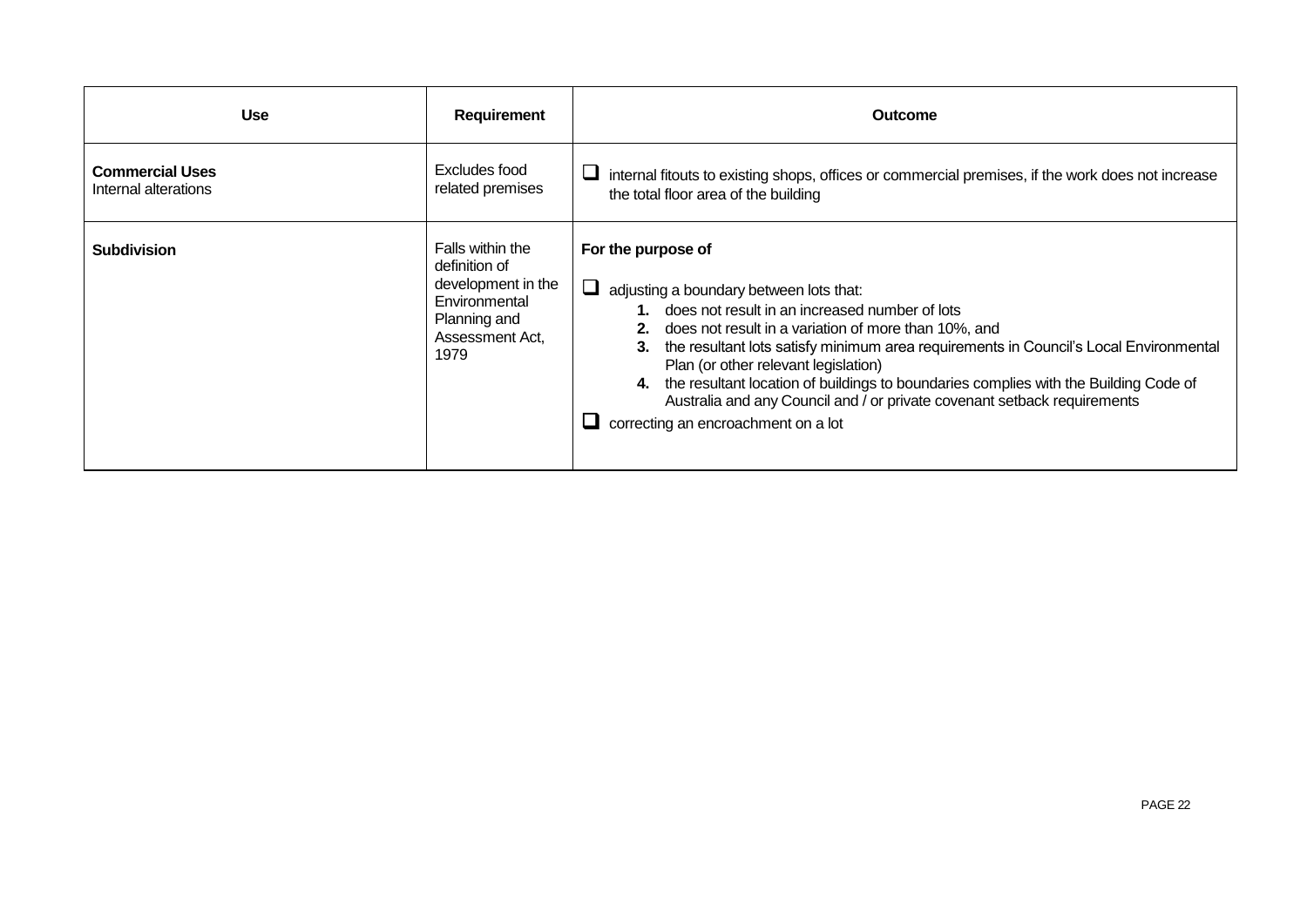#### **Schedule 4**

## **Complying Development Conditions**

**The following conditions are requirements under the Environmental Planning and Assessment Act, 1979 (as amended) for any person wishing to undertake complying development.**

**1 Complying Development Certificate** The development must be carried out in accordance with the complying development certificate

#### **Before you begin work**

- 2 Two days before any site works, building or demolitions begins, the applicant must
	- $\Box$  forward Form 7 of the Regulation to Council (notice of commencement of work and appointment of Principal Certifying Authority
	- $\Box$  notify the adjoining owners that work will commence
- 3 Before any site works, building or demolition is started, the applicant or builder must
	- $\Box$  notify council of the name, address, phone number and license number of the builder
	- $\Box$  erect a sign at the front of the property with the builder's name, license number, site address and consent number
	- $\Box$  provide a temporary on site toilet
	- $\Box$  protect and support any neighbouring buildings
	- $\Box$  protect any public place from obstruction or inconvenience of the carrying out of the consent
	- $\Box$  prevent any substance from falling onto a public place
	- $\Box$  follow any other conditions prescribed in the Environmental Planning and Assessment Act, 1979 **Regulation**

#### **Site Management**

- 4 Install run off and erosion controls to prevent soil erosion, water pollution or the discharge of loose sediment on surrounding land, as follows:
	- $\Box$  divert uncontaminated run off around cleared or disturbed areas
	- $\Box$  erect a silt fence to prevent debris escaping into drainage systems or waterways
	- $\Box$  prevent tracking of sediment by vehicles onto roads
	- $\Box$  stockpile, excavated material, construction and landscaping supplies and debris within the site
- 5 Removal of disturbance of vegetation and topsoil must be confined to within 3 metres of the approved building area.

#### **Drainage**

6 The land surrounding any structure must be graded to divert surface water to the street and clear of existing and proposed structures and adjoining premises.

Where the water falls to the rear of the property it must be collected and drained via a gravity system to a council stormwater line or disposed in a manner which will not create any additional nuisance to adjoining properties. Such alternative is to be approved by Council 's Manager Health and Building **Services** 

- 7 All building work must be carried out in accordance with the provisions of the Building Code of Australia.
- 8 The Builder must at all times maintain, on the job, a legible copy of the plan and specification approved with the construction certificate.
- 9 Building and construction materials, plant, equipment and the like are not to be placed or stored at any time on Council's footpath or roadway.